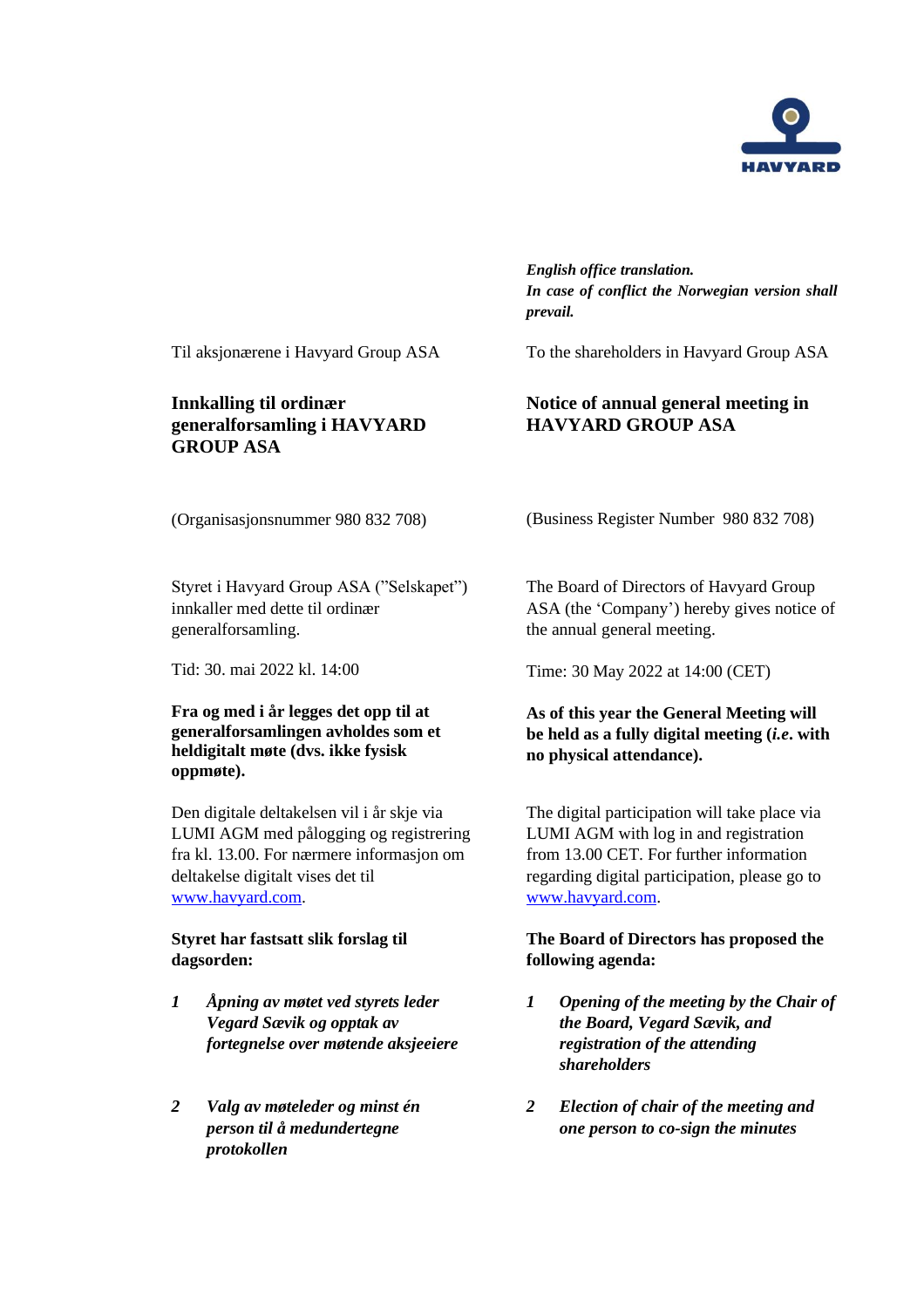

- *3 Godkjennelse av innkalling og forslag til dagsorden*
- *4 Godkjennelse av årsregnskapet og årsberetningen for 2021, herunder konsernregnskap og disponering av årsresultat*
- *5 Fastsettelse av godtgjørelse til styrets medlemmer*
- *6 Fastsettelse av godtgjørelse til Valgkomiteens medlemmer*
- *7 Godkjennelse av retningslinjer for lønn og godtgjørelse til ledende personer*
- *8 Godkjennelse av godtgjørelse til revisor*
- *9 Rapport om lønn og annen godtgjørelse til ledende personer*
- *10 Forslag om styrefullmakt til erverv av Selskapets egne aksjer i forbindelse med aksjekjøpsprogram*
- *11 Forslag om styrefullmakt til erverv av Selskapets egne aksjer i forbindelse med oppkjøp*
- *12 Forslag om styrefullmakt til forhøyelse av aksjekapitalen ved nytegning av aksjer*
- 

Det er 24 781 150 aksjer i Selskapet, og hver aksje gir én stemme. Selskapet eier per datoen for denne innkallingen 55 159

- *3 Approval of the notice and the proposed agenda*
- *4 Approval of the annual accounts and annual report for 2021, including the consolidated accounts and the disposal of the annual result*
- *5 Adoption of the remuneration of members of the Board of Directors*
- *6 Adoption of the remuneration of members of the Nomination Committee*
- *7 Approval of guidelines for remuneration of senior executives*
- *8 Approval of the auditor's fee*
- *9 Report on salaries and other remuneration to executive personnel*
- *10 Proposal to authorise the Board of Directors to acquire the Company's own shares in connection with the share purchase programme*
- *11 Proposal to authorise the Board of Directors to acquire the Company's own shares in connection with acquisitions*
- *12 Proposal to authorise the Board of Directors to increase the share capital through new subscription for shares*
- *13 Forslag til vedtektsendring 13 Proposal for amendment of the Articles of Association*

There are 24,781,150 shares in the Company, and each share carries one vote. As of the date of this notice, the Company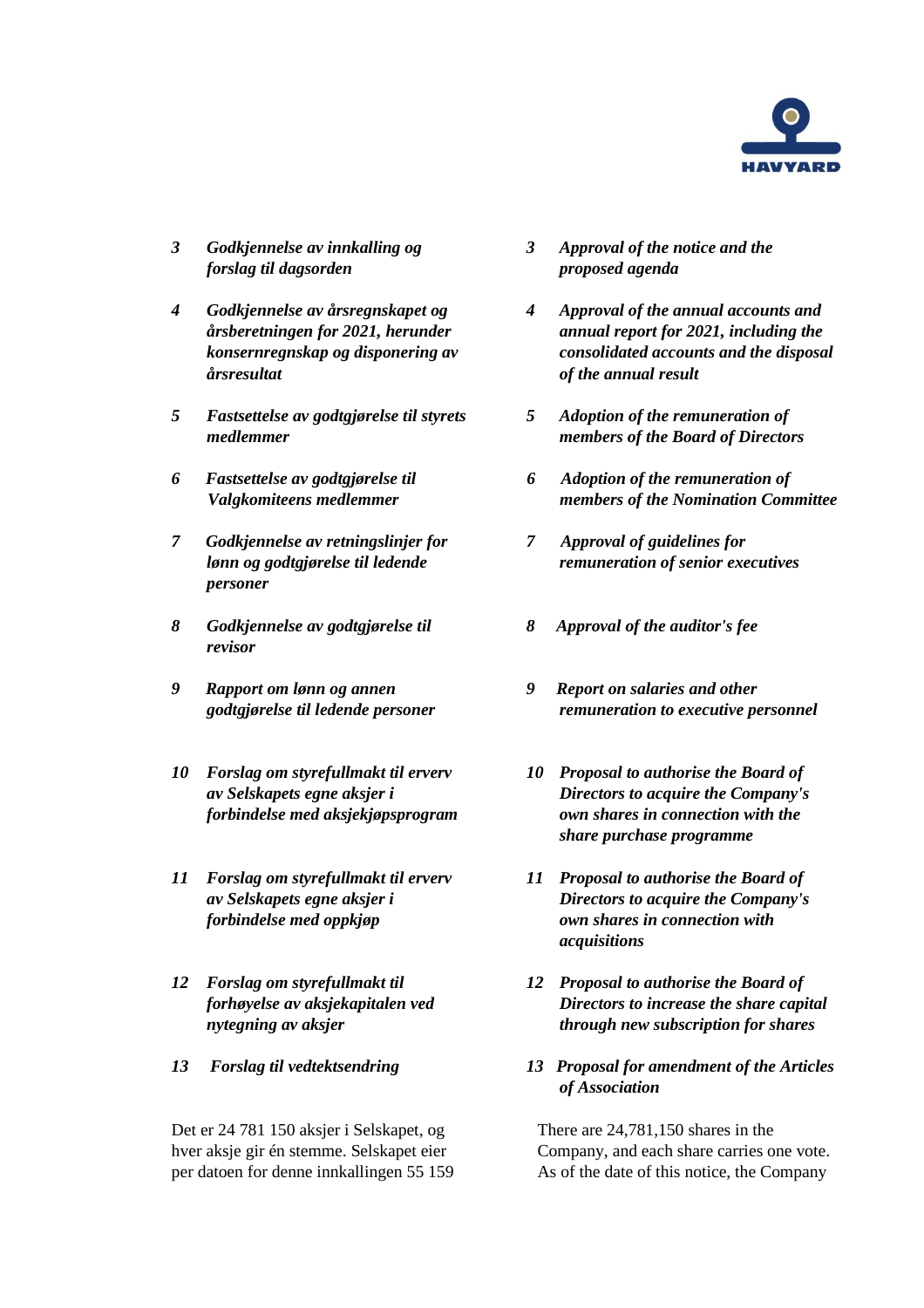

egne aksjer. Med hensyn til forvalterregistrerte aksjer, er det Selskapets syn at verken den reelle eieren eller forvalteren har rett til å stemme for slike aksjer. Aksjeeiere som ønsker å stemme på generalforsamlingen må derfor omregistrere aksjene i deres eget navn i forkant av generalforsamlingen. Beslutninger om stemmerett for aksjeeiere og fullmektiger treffes av møteåpner, hvis beslutning kan omgjøres av generalforsamlingen med alminnelig flertall.

Aksjeeiere kan gi forhåndsstemme, se Vedlegg 2 for nærmere informasjon. Aksjeeiere kan også gi fullmakt til styrets leder, daglig leder eller andre til å stemme for deres aksjer ved å benytte fullmaktsskjema vedlagt som Vedlegg 2.

Aksjeeiere har rett til å ta med rådgiver, og kan gi talerett til én rådgiver.

Aksjeeiere har rett til å fremsette forslag til beslutning om saker på dagsorden, og kan kreve at styremedlemmer og daglig leder på generalforsamlingen gir tilgjengelige opplysninger om forhold som kan innvirke på bedømmelsen av godkjennelsen av årsregnskapet og årsberetningen, samt av saker som ellers er forelagt aksjeeierne til avgjørelse. Det samme gjelder opplysninger om Selskapets økonomiske stilling og andre saker som generalforsamlingen skal behandle, med mindre de opplysninger som kreves, ikke kan gis uten uforholdsmessig skade for Selskapet.

Informasjon vedrørende den ordinære generalforsamlingen, herunder denne innkallingen med følgende vedlegg; (i) styrets forslag til årsregnskap og årsberetning for regnskapsåret 2021; (ii) styrets redegjørelse for foretaksstyring etter regnskapsloven § 3-3

holds 55,159 of its own shares. With respect to custodian registered shares, it is the Company's view that neither the actual holder nor the custodian is entitled to vote for such shares. Shareholders who wish to vote at the general meeting must therefore re-register the shares in their own name prior to the general meeting. Decisions regarding voting rights for shareholders and proxy holders are made by the person opening the meeting, whose decisions may be reversed by the general meeting by simple majority vote.

Shareholders may vote in advance, please see Appendix 2 for further information. Shareholders may also authorise the Chair of the Board, the CEO or another person to vote for their shares by using the proxy form attached as Appendix 2.

Shareholders have the right to be assisted by an adviser, and may give one adviser the right to speak.

Shareholders may propose resolutions relating to items on the agenda, and may require that members of the Board and the CEO provide information at the general meeting about matters that may affect the approval of annual accounts and annual report, as well as the assessment of other items that have been presented to the shareholders for decision. The same applies to information regarding the Company's financial position and other business to be transacted at the general meeting, unless the information demanded cannot be disclosed without causing disproportionate harm to the Company.

Information about the annual general meeting, including this notice of meeting with the following appendices; (i) the Board's proposal for the annual accounts and annual report for the 2021 financial year; (ii) the Board's statement on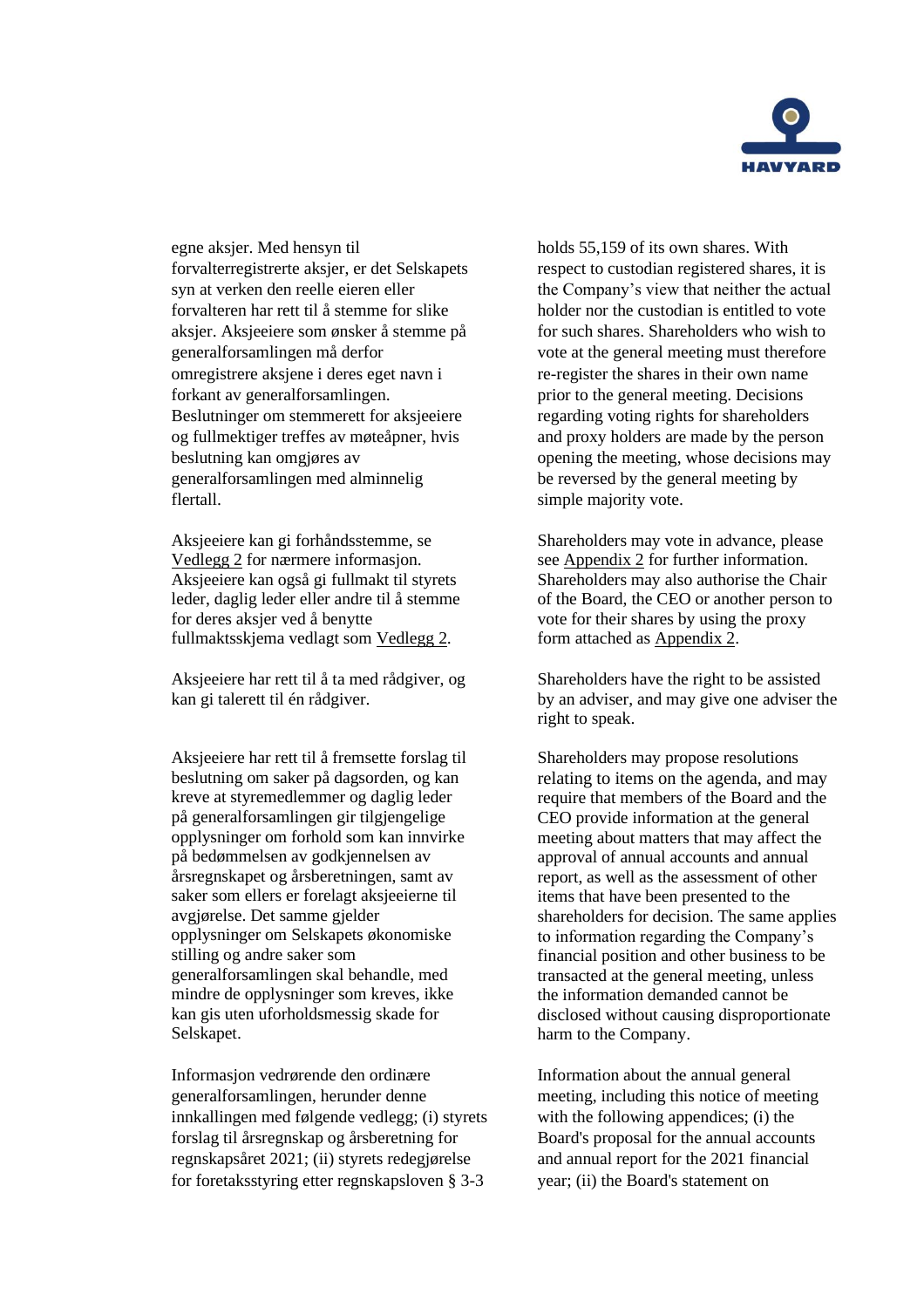

b; (iii) revisors beretning; (iv) retningslinjer for lønn og annen godtgjørelse til ledende personer; (v) rapport om lønn og godtgjørelse til ledende personer; (vi) Revisjonsutvalgets uttalelse om revisors godtgjørelse og (vii) Valgkomiteens innstilling, er tilgjengelig på Selskapets nettside [www.havyard.com.](http://www.havyard.com/)

corporate governance pursuant to the Accounting Act Section 3-3 b); (iii) the auditor's report; (iv) guidelines for remuneration of senior executives; (v) report on salaries and other remuneration to executive personnel; (vi) the Audit Committee's statement on the auditor's fee and (vii) the recommendations of the Nomination Committee, is available on the Company's website [www.havyard.com.](http://www.havyard.com/)

Shareholders who wish to receive copies of the above-mentioned documents may contact Nordea by phone: +47 24 01 34 62 or e-mail: [nis@nordea.com](mailto:nis@nordea.com)

Med vennlig hilsen,

e-post: [nis@nordea.com](mailto:nis@nordea.com)

For styret i Havyard Group ASA

Aksjonærer som ønsker å få kopi av ovennevnte dokumenter, kan henvende seg til Nordea på telefon +47 24 01 34 62 eller

Vegard Soul

Styrets leder 6. mai 2022

Yours sincerely,

For the Board of Directors of Havyard Group ASA

Vegard Sevil

Chair of the Board 6 May 2022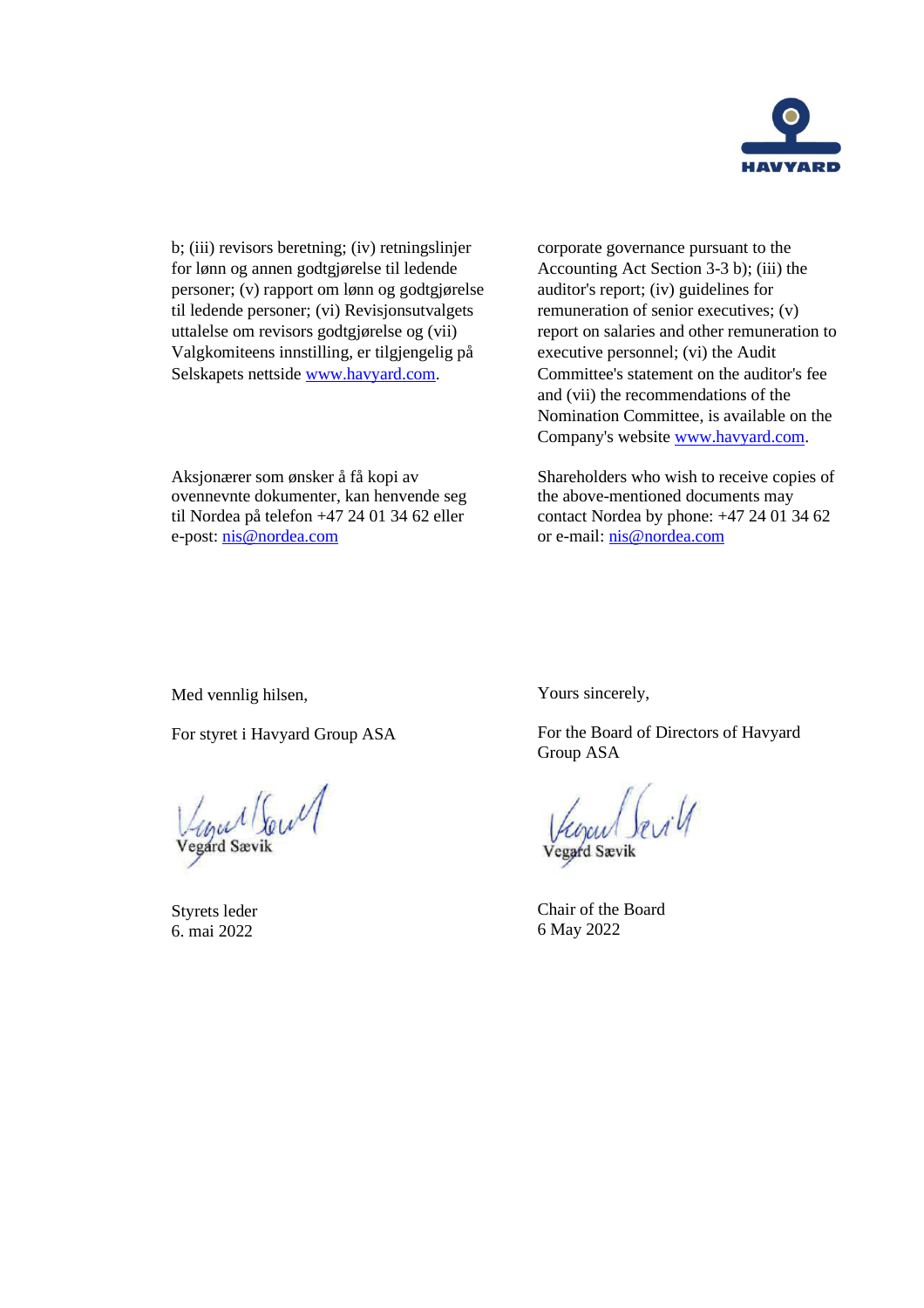

# **Vedlegg/Appendix 1**

| <b>Styrets forslag</b>                                            |                                                                                                                                      |            | The proposals of the Board of Directors                                                                                                                     |  |  |  |
|-------------------------------------------------------------------|--------------------------------------------------------------------------------------------------------------------------------------|------------|-------------------------------------------------------------------------------------------------------------------------------------------------------------|--|--|--|
| Til sak 2:                                                        | Valg av møteleder og<br>minst én person til å<br>medundertegne<br>protokollen                                                        | Re item 2: | <b>Election of chair of the</b><br>meeting and at least one<br>person to co-sign the minutes                                                                |  |  |  |
| følgende beslutning:                                              | Styret foreslår at generalforsamlingen fatter                                                                                        |            | The Board proposes that general meeting passes<br>the following resolution:                                                                                 |  |  |  |
| medundertegne protokollen."                                       | "Styrets leder Vegard Sævik velges til<br>møteleder, og en av de fremmøtte på<br>generalforsamlingen velges til å                    | minutes'   | 'The Chair of the Board Vegard Sævik is elected<br>to chair the meeting and one other person<br>attending the meeting is elected to co-sign the             |  |  |  |
| Til sak 3:                                                        | Godkjennelse av<br>innkalling og forslag til<br>dagsorden                                                                            | Re item 3: | Approval of the notice and<br>the agenda                                                                                                                    |  |  |  |
| Styret foreslår at generalforsamlingen fatter<br>følgende vedtak: |                                                                                                                                      |            | The Board proposes that the general meeting<br>passes the following resolution:                                                                             |  |  |  |
| "Innkalling og dagsorden ble enstemmig<br>godkjent."              |                                                                                                                                      | approved'  | 'The notice and agenda were unanimously                                                                                                                     |  |  |  |
| Til sak 4:                                                        | Godkjennelse av<br>årsregnskapet og<br>årsberetningen for 2021,<br>herunder<br>konsernregnskap og<br>disponering av<br>årsresultatet | Re item 4: | <b>Approval of the annual</b><br>accounts and annual report<br>for 2021, including the<br>consolidated accounts and<br>the disposal of the annual<br>result |  |  |  |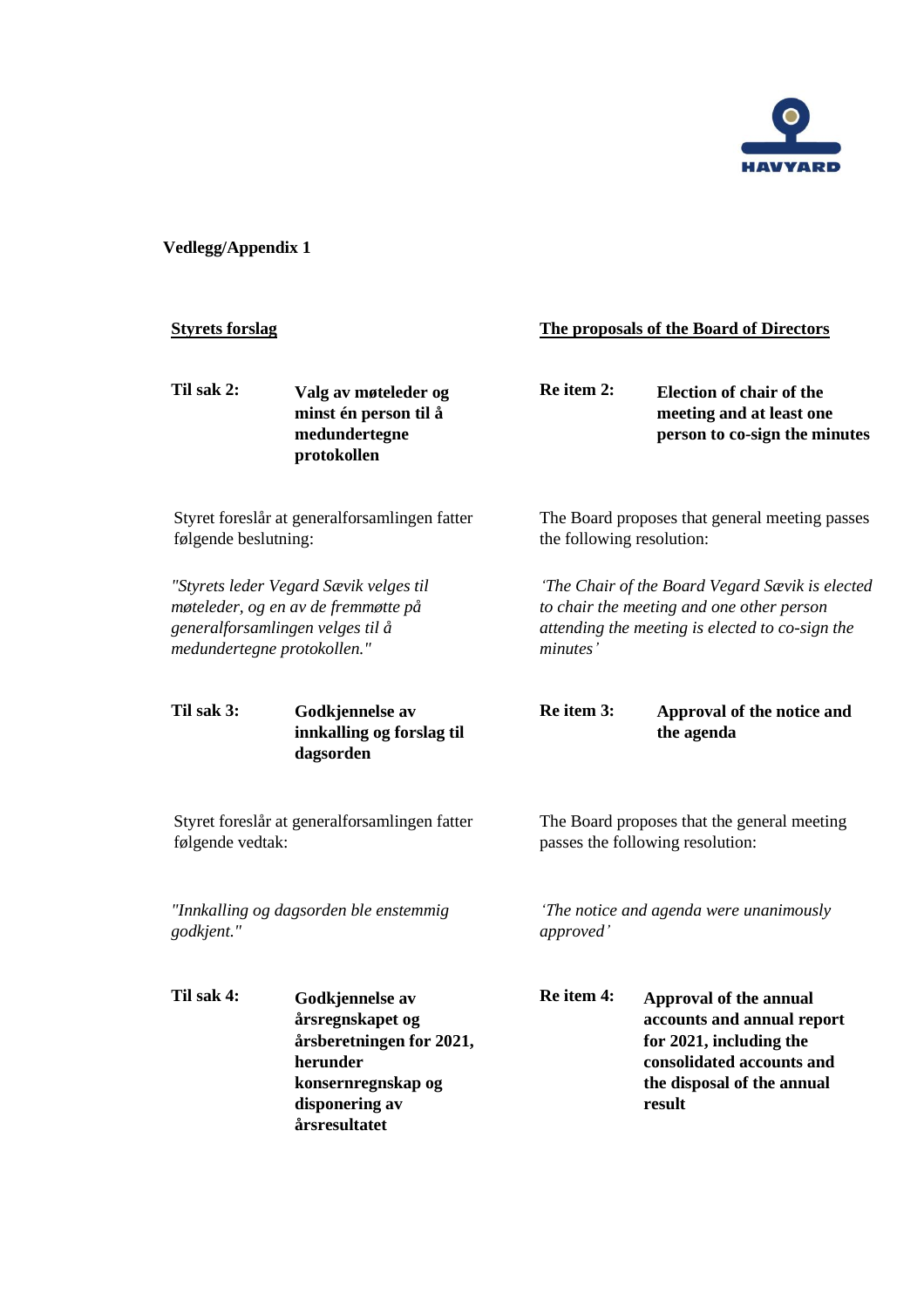

Styrets forslag til årsregnskap og årsberetning for regnskapsåret 2021, inkludert Selskapets redegjørelse for foretaksstyring etter regnskapsloven § 3-3 b, samt revisors beretning, er tilgjengelig på [www.havyard.com.](http://www.havyard.com/)

Årsregnskapet innebærer forslag til disponering av årsresultatet som følger (NOK 1,000):

| Foreslått utbytte: | NOK  | 0       |
|--------------------|------|---------|
| Overført fra annen |      |         |
| egenkapital:       | NOK. | 379 663 |
| Sum disponert:     | NOK  | 379 663 |

Styret foreslår at generalforsamlingen fatter følgende beslutning:

*"Årsregnskapet og årsberetningen for 2021 inkludert konsernregnskap, herunder disponering av årsresultatet, godkjennes.*

*Revisors beretning og styrets redegjørelse om eierstyring og selskapsledelse etter regnskapslovens § 3-3b, jfr. allmennaksjeloven § 5-6 (5), tas til etterretning."*

## **Til sak 5: Fastsettelse av godtgjørelse til styrets medlemmer**

Valgkomiteens forslag til styregodtgjørelse for 2021 er tilgjengelig på [www.havyard.com.](http://www.havyard.com/)

Valgkomiteen har foreslått følgende årlig godtgjørelse for styrets medlemmer for perioden 1. januar 2021 til og med 31. desember 2021:

The Board's proposal for the annual accounts and annual report 2021, including the Company's statement on corporate governance pursuant to the Accounting Act Section 3-3 b, and the auditor's report, are available at [www.havyard.com.](http://www.havyard.com/)

The annual accounts include a proposed disposal of the annual result as follows (NOK 1,000):

| Proposed dividends:  | NOK        |         |
|----------------------|------------|---------|
| Allocated from other |            |         |
| equity:              | <b>NOK</b> | 379,663 |
| Total disposed:      | <b>NOK</b> | 379,663 |

The Board proposes that the general meeting passes the following resolution:

*'The annual accounts and the annual report for 2021 including the consolidated accounts, hereunder the disposal of the annual result, are approved.*

*The auditor's report and the Board of Directors' statement on corporate governance pursuant to the Accounting Act Section 3-3b, cf. the Public Limited Liability Companies Act Section 5-6 (5), are taken note of.'*

## **Re item 5: Adoption of the remuneration of members of the Board of Directors**

The Nomination Committee's proposal for remuneration of the Board for 2021 is available at [www.havyard.com.](http://www.havyard.com/)

The Nomination Committee has proposed the following remuneration for members of the board for the period 1 January 2021 until 31 December 2021: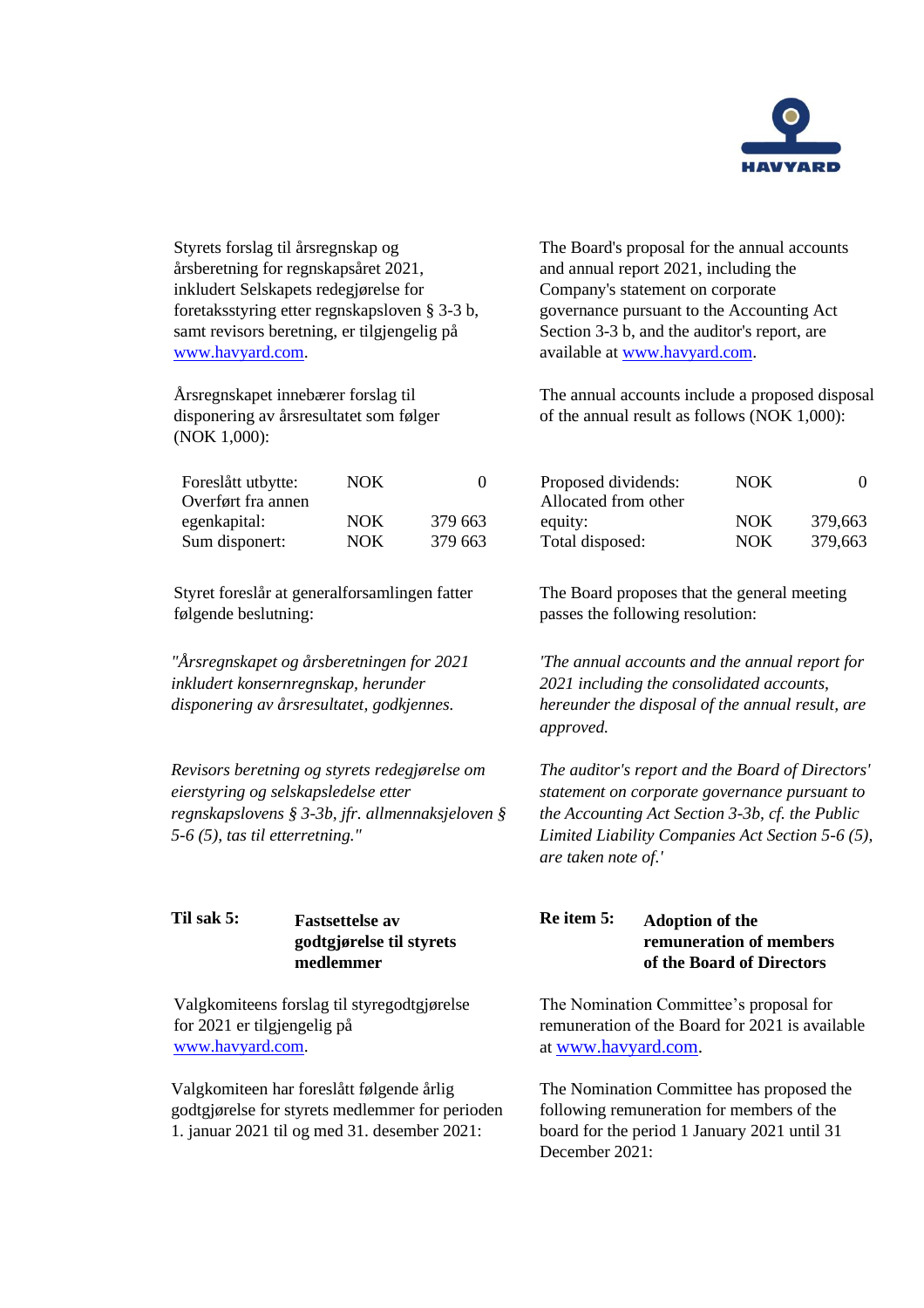

Styreleder NOK 400.000,-Styrets øvrige medlemmer NOK 150.000,-Styrets varamedlemmer NOK 0,-

Valgkomitten har videre foreslått at årlig godtgjørelse til medlemmer av Kompensasjonsutvalget skal være på NOK 10.000,- (basert på tjenestetid fra 1.januar 2021 til 31. desember 2021). Kompensasjonsutvalget har i 2021 bestått av Vegard Sævik og Petter Thorsen Frøystad (sistnevnte frem til 7.september 2021).

Valgkomiteen har også fremsatt forslag om at årlig godtgjørelse til medlemmene av Revisjonsutvalget settes til NOK 10.000,- (basert på tjenestetid fra 1.januar 2021 til 31.desember 2021). Revisjonsutvalget har i 2021 bestått av Vegard Sævik og Helge Simonnes.

Styret har på denne bakgrunn foreslått følgende totale individuelle godtgjørelse for regnskapsåret 2021:

Vegard Sævik, styrets leder, NOK 420.000,- Hege Heian Notøy, styremedlem, NOK 150.000,- Hege Sævik Rabben, styremedlem, NOK 150.000,- Helge Simonnes, styremedlem, NOK 160.000,- Svein Asbjørn Gjelseth, styremedlem, NOK 150.000,- Stig Breidvik, styremedlem ansatterepresentant , NOK 150.000,- Petter Thorsen Frøystad, styremedlem ansatterepresentant, NOK 120.000,-

Styret foreslår at generalforsamlingen fatter følgende beslutning:

| Chair of the Board  | NOK 400,000      |
|---------------------|------------------|
| Other board members | NOK 150,000      |
| Deputy members      | NOK <sub>0</sub> |

Moreover, the Nomination Committee has proposed that the remuneration for members of the Compensation Committee shall be NOK 10,000 (based on a term of office from 1 January 2021 until 31 December 2021). In 2021, the Compensation Committee consisted of Vegard Sævik and Petter Thorsen Frøystad (the last-mentioned until 7 September 2021).

The Nomination Committee has also proposed that the remuneration for members of the Audit Committee shall be NOK 10,000 (based on a term of office from 1 January 2021 until 31 December 2021). In 2021, the Audit Committee consisted of Vegard Sævik and Helge Simonnes.

On this basis, the board has proposed the following total individual remuneration for the 2021 financial year:

Vegard Sævik, Chair of the Board, NOK 420,000 Hege Heian Notøy, board member, NOK 150,000 Hege Sævik Rabben, board member, NOK 150,000 Helge Simonnes, board memeber, NOK 160,000 Svein Asbjørn Gjelseth, board member, NOK 150,000 Stig Breidvik, board member employee representative, NOK 150,000 Petter Thorsen Frøystad, board member employee representative, NOK 120,000

The Board proposes that the general meeting passes the following resolution: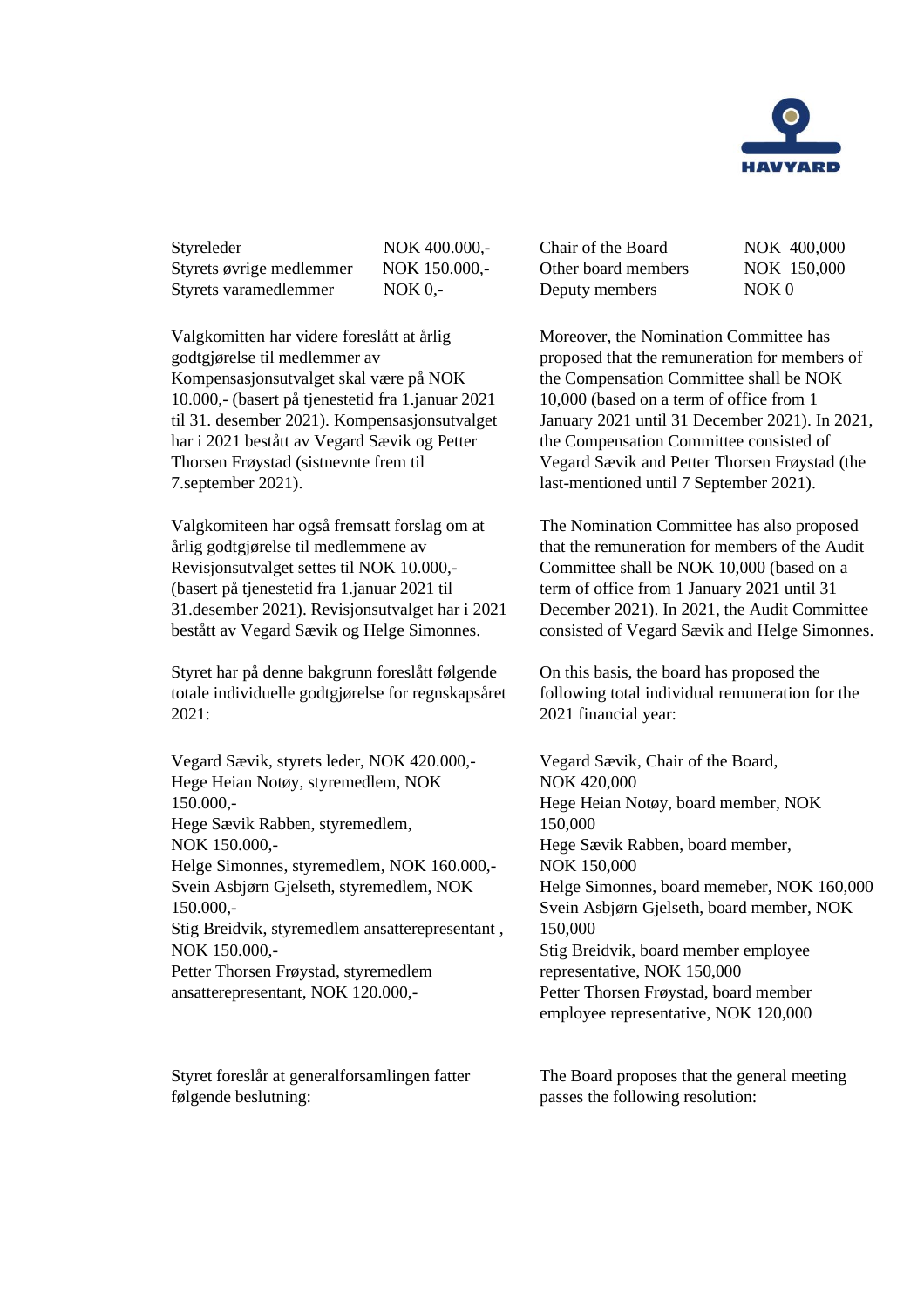

*"Godtgjørelse til styrets medlemmer for regnskapsåret 2021 fastsettes slik:*

*Vegard Sævik, styrets leder, NOK 420.000,- Hege Heian Notøy, styremedlem, NOK 150.000,- Hege Sævik Rabben, styremedlem, NOK 150.000,- Helge Simonnes, styremedlem, NOK 160.000,- Svein Asbjørn Gjelseth, styremedlem, NOK 150.000,- Stig Breidvik, styremedlem ansatterepresentant , NOK 150.000,- Petter Thorsen Frøystad, styremedlem ansatterepresentant, NOK 120.000,-"*

**Til sak 6: Fastsettelse av godtgjørelse til Valgkomiteens medlemmer**

*'The remuneration of the members of the Board of Directors for the 2021 financial year is as follows:*

*Vegard Sævik, Chair of the Board, NOK 420,000 Hege Heian Notøy, board member, NOK 150,000 Hege Sævik Rabben, board member, NOK 150,000 Helge Simonnes, board member, NOK 160,000 Svein Asbjørn Gjelseth, board member, NOK 150,000 Stig Breidvik, board member employee representative, NOK 150,000 Petter Thorsen Frøystad, board member employee representative, NOK 120,000'*

**Re item 6: Adoption of the remuneration of members of the Nomination Committee**

Valgkomiteens forslag til fastsettelse av godtgjørelse til Valgkomiteens medlemmer for 2021 er tilgjengelig på [www.havyard.com](http://www.havyard.com/)

The Nomination Committee's proposal for remuneration of the Nomination Committee for 2021 is available at [www.havyard.com](http://www.havyard.com/)

For regnskapsåret 2021 foreslår Valgkomiteen en godtgjørelse på NOK 10.000,- til hvert medlem av Valgkomiteen.

I samsvar med Valgkomiteens innstilling foreslår styret at generalforsamlingen fatter følgende beslutning:

*"Godtgjørelse til Valgkomiteens medlemmer settes til NOK 10.000,- til hvert medlem."*

For the financial year 2021, the Nomination Committee proposes a remuneration of NOK 10,000 for each member of the Nomination Committee.

In accordance with the Nomination Committee's proposal, the Board proposes that the general meeting passes the following resolution:

*'The remuneration of the members of the Nomination Committee is NOK 10,000 for each member.'*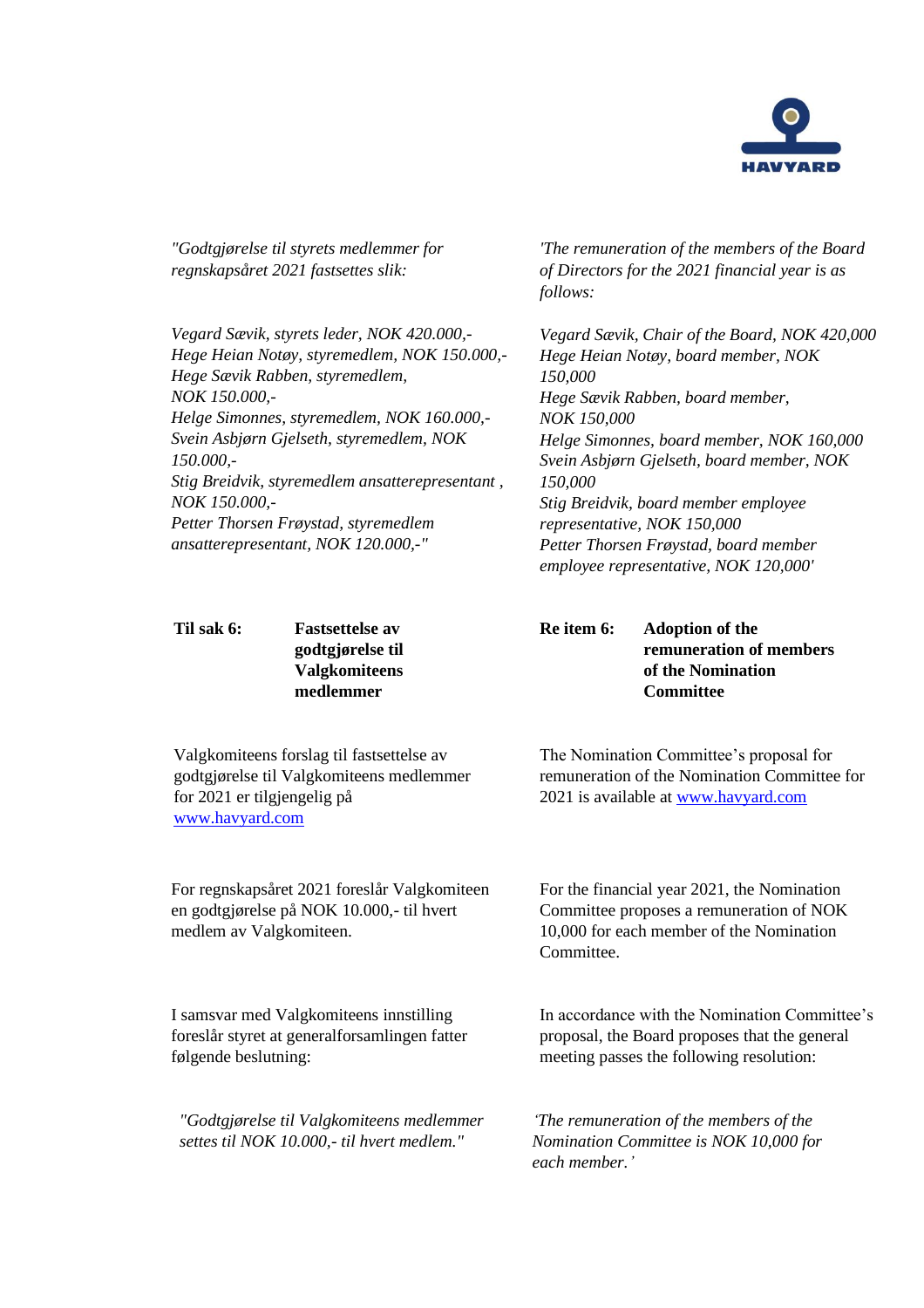

## **Til sak 7: Godkjennelse av retningslinjer for lønn og godtgjørelse til ledende personer**

I henhold til allmennaksjeloven § 6-16a skal styret utarbeide forslag til retningslinjer for lønn og godtgjørelse til ledende personer. Retningslinjene er tilgjengelig på [www.havyard.com.](http://www.havyard.com/)

Styret foreslår at generalforsamlingen fatter følgende beslutning:

*"Generalforsamlingen godkjenner retningslinjer for lønn og godtgjørelse til ledende personer utarbeidet i henhold til allmennaksjeloven § 6- 16a."* 

### **Til sak 8: Godkjennelse av godtgjørelse til revisor**

Revisjonsutvalget har utarbeidet en uttalelse om revisors godtgjørelse for 2021, som er tilgjengelig p[å www.havyard.com.](http://www.havyard.com/)

Styret foreslår at generalforsamlingen fatter følgende beslutning:

*"Godtgjørelse til revisor for 2021 godkjennes etter regning."*

### **Til sak 9: Rapport om lønn og annen godtgjørelse til ledende personer**

Styret har fremlagt en rapport for fastsettelse av lønn og annen godtgjørelse til ledende ansatte, jfr. allmennaksjeloven § 6-16b. Generalforsamlingen skal i henhold til allmennaksjeloven § 5-6 (4) holde en rådgivende avstemning over rapporten

### **Re item 7: Approval of guidelines for remuneration of senior executives**

Pursuant to the Public Limited liability Companies Act Section 6-16a, the Board of Directors is required to prepare a separate guidelines for remuneration of senior executives. The statement is available at [www.havyard.com.](http://www.havyard.com/)

The Board proposes that the general meeting passes the following resolution:

*'The general meeting approves the guidelines for remuneration of senior executives in accordance with the Public Limited Liability Companies Act section 6-16a.'* 

## **Re item 8: Approval of the auditor's fee**

The Audit Committee has prepared a statement concerning the auditor's fee for 2021, which is available at [www.havyard.com.](http://www.havyard.com/)

The Board proposes that the general meeting passes the following resolution:

*'The auditor's fee for 2021 is approved based on the hours invoiced.'*

### **Re item 9: Report on salaries and other remuneration to executive personnel**

The board has filed a report regarding stipulation of salaries and other remuneration to executive personnel, cf. section 6‐16b of the Public Limited Liability Companies Act. The General meeting shall in accordance with the Norwegian Public Limited Liability Companies Act section 5-6 (4) cast an advisory vote on the report.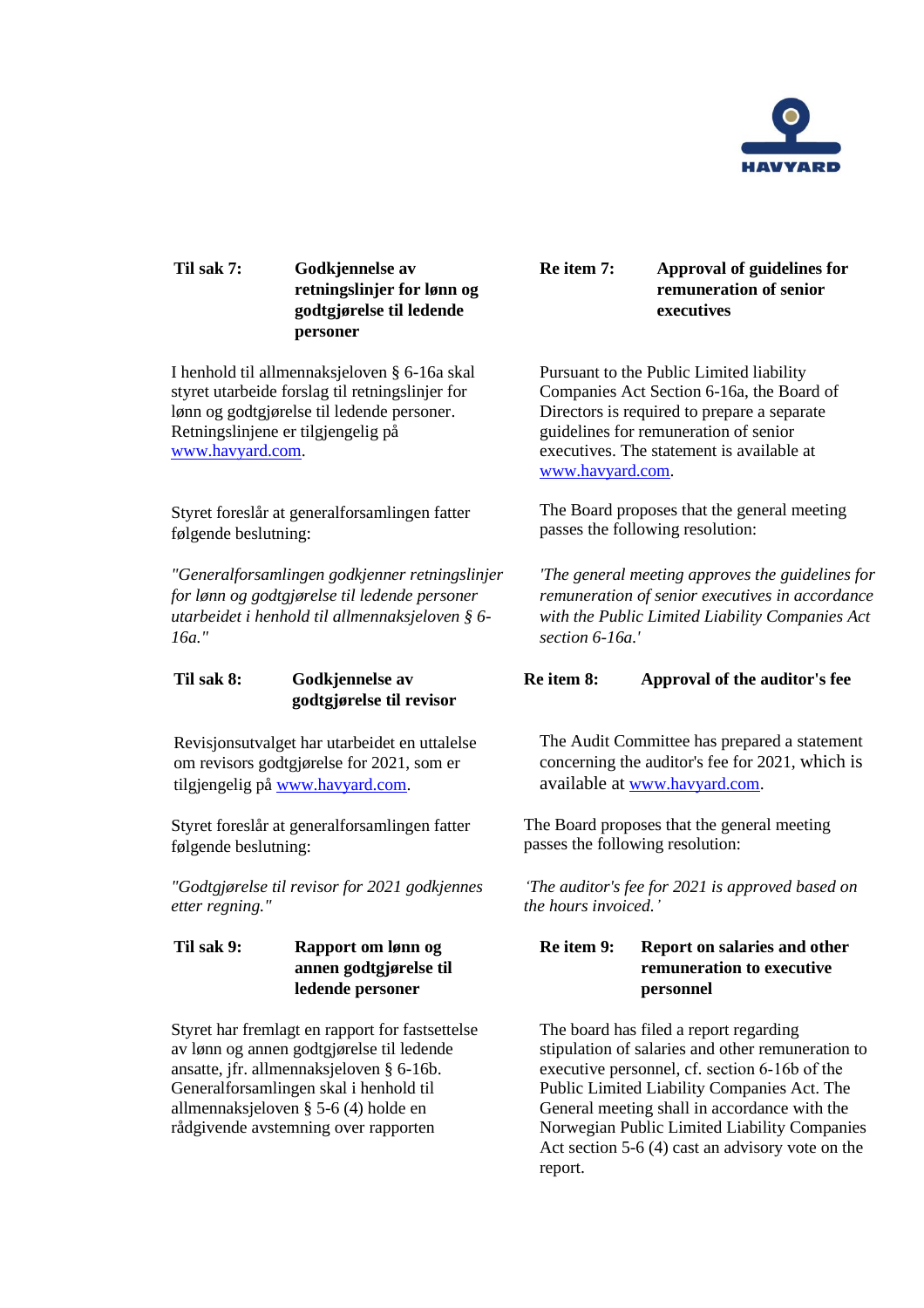

På dette grunnlag foreslår styret at generalforsamlingen treffer følgende vedtak:

*"Generalforsamlingen gir sin tilslutning til styrets rapport om lønn og annen godtgjørelse for ledende personer, utarbeidet i medhold av allmennaksjeloven § 6-16b."*

**Til sak 10: Forslag om styrefullmakt til erverv av Selskapets egne aksjer i forbindelse med aksjekjøpsprogram**

Styret foreslår at generalforsamlingen gir styret fullmakt til å erverve egne aksjer innenfor allmennaksjelovens grenser. Formålet med slik fullmakt vil være å gi Selskapet mulighet til å erverve aksjer i situasjoner hvor dette vil være i Selskapets interesse, herunder for å sikre tilstrekkelig dekning av aksjer under Selskapets aksjekjøpsprogram.

Styret foreslår at generalforsamlingen fatter følgende beslutning:

*"Styret tildeles fullmakt til erverv av Selskapets egne aksjer på følgende vilkår:* 

- *1. Styret gis fullmakt til å erverve Selskapets egne aksjer i Selskapets navn i forbindelse med gjennomføring av aksjekjøpsprogram for ansatte i Selskapet.*
- *2. Fullmakten skal gi styret mulighet til å erverve egne aksjer med samlet pålydende verdi på inntil NOK 123.905,75,- fordelt på*

On this basis, the board proposes that the general meeting adopts the following resolution:

*'The general meeting endorses the board's report on salaries and other remuneration to executive personnel, prepared in accordance with the Public Limited Liability Companies Act § 6-16b.'*

## **Re item 10: Proposal to authorise the Board of Directors to acquire the Company's own shares in connection with the share purchase programme**

The Board proposes that the general meeting authorises the board to acquire own shares within the limits of the Public Limited Liability Companies Act. The purpose of such authorisation will be to give the Company the opportunity to acquire shares in situations where this will be in the Company's interest, including securing enough shares to cover the Company's share purchase programme.

The Board proposes that the general meeting passes the following resolution:

*'The Board of Directors is authorised to acquire the Company's own shares on the following conditions:* 

- *1. The Board of Directors is authorised to acquire the Company's own shares in the Company's name in connection with the implementation of the share purchase programme for employees of the Company.*
- *2. The authorisation is intended to enable the Board to acquire own shares with a total nominal value of up to NOK 123,905.75 divided*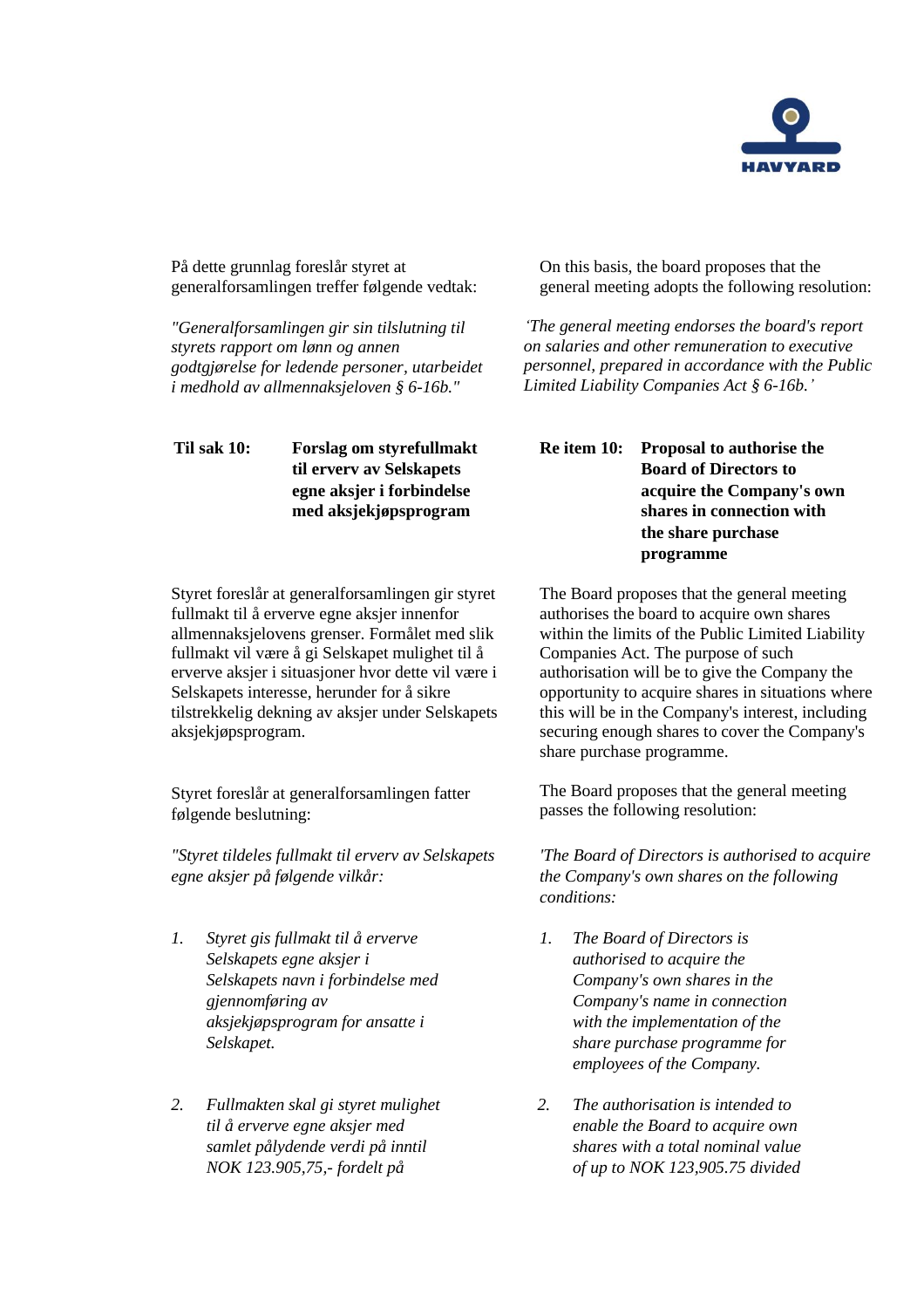

*2 478 115 aksjer (tilsvarende 10% av eksisterende aksjekapital), hver aksje pålydende NOK 0,05. Selskapet kan bare erverve egne aksjer forutsatt at samlede pålydende verdi av beholdningen av egne aksjer etter ervervet ikke overstiger 10 % av Selskapets til enhver tid gjeldende aksjekapital, og at samlet kjøpesum for aksjene ikke overstiger rammen av de midler Selskapet kan benytte til utdeling av utbytte etter allmennaksjeloven § 8-1.* 

*3. Ved erverv skal prisen per aksje være minimum NOK 1,- og maksimum NOK 50,-. Styret skal primært søke å gjennomføre tilbakekjøp av egne aksjer som markedstransaksjoner til markedskurs, men dette kan fravikes innenfor gjeldende børsog verdipapirrettslige regler.* 

*between 2,478,115 shares (equivalent to 10% of the existing share capital), each share with a nominal value of NOK 0.05. The Company may only acquire shares if the total nominal value of the holding of own shares after the acquisition does not exceed 10% of the Company's share capital at all times, and the total purchase price of the shares does not exceed the limit on assets the Company can use to distribute dividend pursuant to the Public Limited Liability Companies Act Section 8-1.* 

*3. On acquisition, the price per share shall be minimum NOK 1 and maximum NOK 50. The Board shall primarily endeavour to carry out the repurchase of own shares as market transactions at market price, but this can be deviated from within the bounds of stock exchange and securities law.*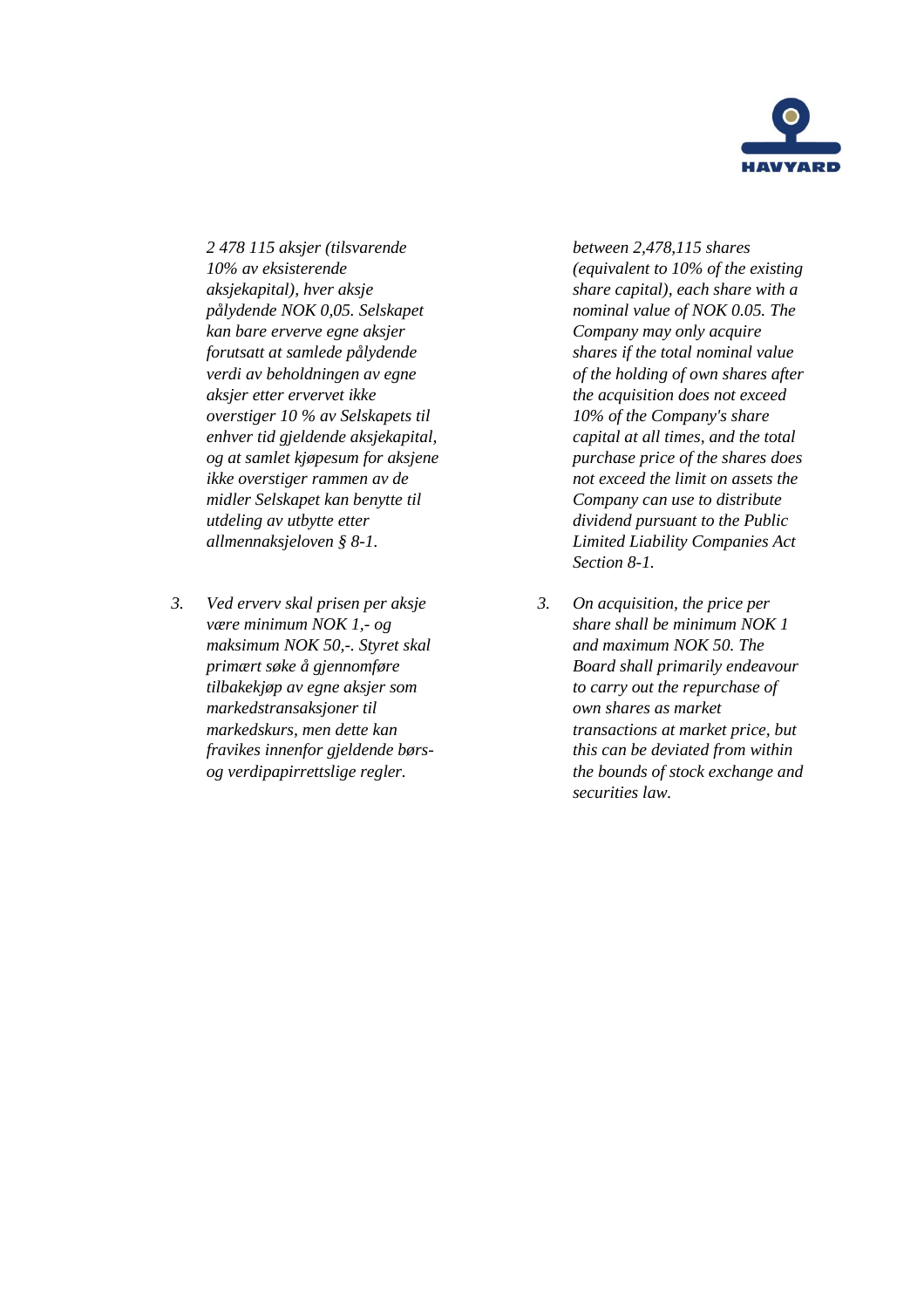

- *4. Styret fastsetter innenfor rammen av verdipapirhandel- og aksjelovgivningens likebehandlingsprinsipp, jfr. allmennaksjeloven § 6-28 (1) og verdipapirhandelloven § 5-14, på hvilke måter egne aksjer kan erverves eller avhendes.*
- *5. Fullmakten skal gjelde frem til ordinær generalforsamling i 2023, likevel senest til 30. juni 2023.*
- *6. Fullmakten erstatter den tidligere fullmakt for erverv av selskapets egne aksjer i forbindelse med aksjekjøpsprogram, vedtatt i ordinær generalforsamling 2021.*
- *7. Denne fullmakten skal snarest mulig etter generalforsamlingen registreres i Foretaksregisteret, og kan ikke benyttes til erverv av aksjer før fullmakten er registrert."*
- **Til sak 11: Forslag om styrefullmakt til erverv av Selskapets egne aksjer i forbindelse med oppkjøp**

Styret foreslår at generalforsamlingen gir styret fullmakt til å erverve egne aksjer innenfor allmennaksjelovens grenser. Formålet med slik fullmakt vil være å gi Selskapet mulighet til å erverve aksjer i situasjoner hvor dette vil være i Selskapets interesse, herunder ved strategiske oppkjøp innenfor de sektorer hvor Selskapet opererer hvor oppgjør skal gjøres med aksjer.

- *4. Within the limits of the equal treatment principle in securities trading and company law, cf. the Public Limited Liability Companies Act Section 6-28 (1) and the Securities Trading Act Section 5-14, the Board shall decide how own shares can be acquired or sold.*
- *5. The authorisation applies until the annual general meeting in 2023, no later, however, than until 30 June 2023.*
- *6. The authorization replaces the previous authorization to acquire the company's own shares in connection with the share purchase program, adopted by the annual general meeting 2021.*
- *7. As soon as possible after the general meeting, this authorisation shall be registered in the Register of Business Enterprises, and it cannot be used to acquire shares until it has been registered.'*

## **Re item 11: Proposal to authorise the Board of Directors to acquire the company's own shares in connection with acquisitions**

The Board proposes that the general meeting authorise the Board to acquire own shares within the limits of the Public Limited Liability Companies Act. The purpose of such authorisation will be to give the Company the opportunity to acquire shares in situations where this will be in the Company's interest, including in connection with strategic acquisitions within the sectors in which the Company operates and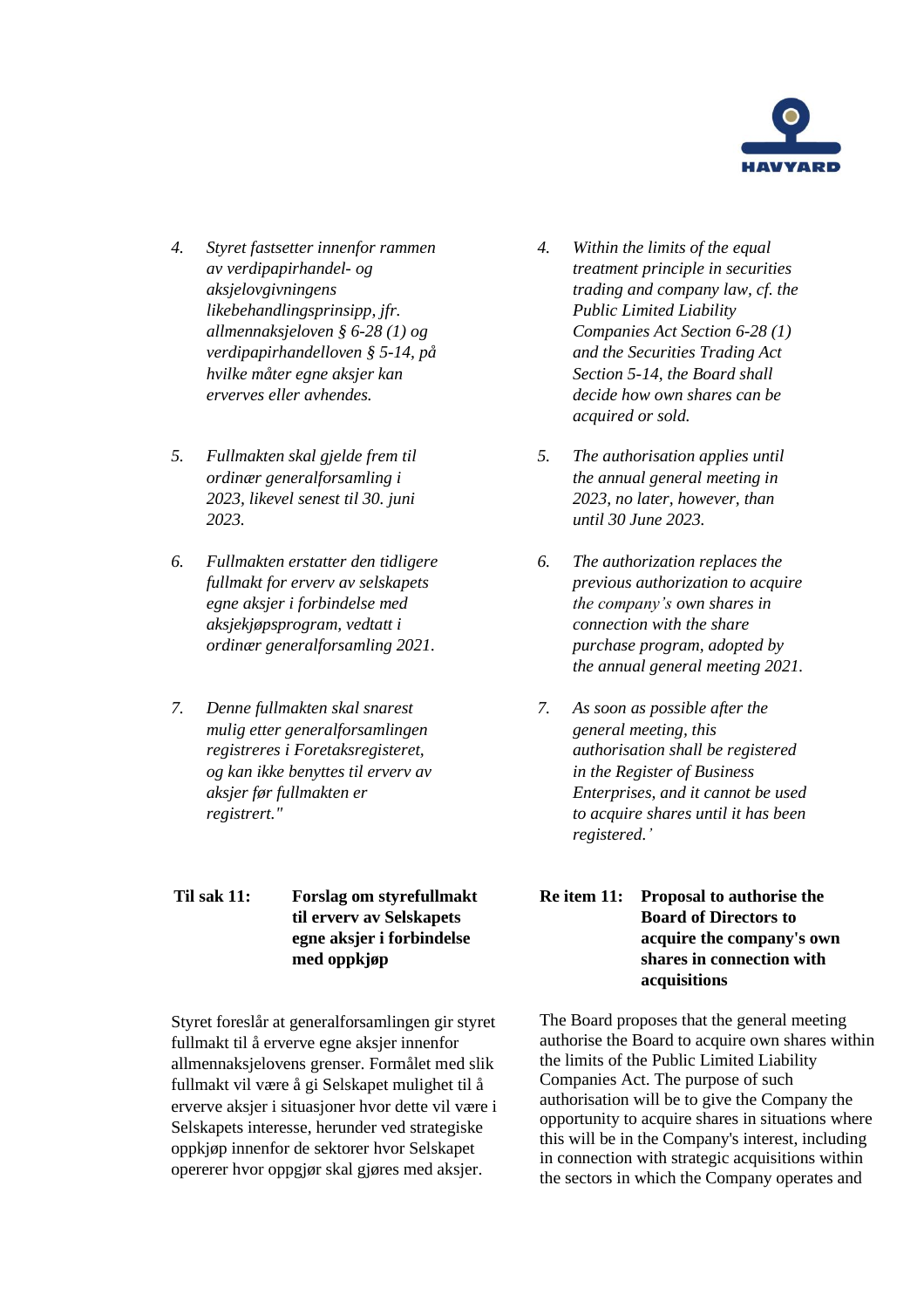

Styret foreslår at generalforsamlingen fatter følgende beslutning:

*"Styret tildeles fullmakt til erverv av Selskapets egne aksjer på følgende vilkår:* 

- *1. Styret gis fullmakt til å erverve Selskapets egne aksjer i Selskapets navn i forbindelse med gjennomføring av strategiske oppkjøp innenfor de sektorer hvor Selskapet opererer.*
- *2. Fullmakten skal gi styret mulighet til å erverve egne aksjer med samlet pålydende verdi på inntil NOK 123.905,75,- fordelt på 2 478 115 aksjer (tilsvarende 10% av eksisterende aksjekapital), hver aksje pålydende NOK 0,05. Selskapet kan bare erverve egne aksjer forutsatt at samlede pålydende verdi av beholdningen av egne aksjer etter ervervet ikke overstiger 10 % av Selskapets til enhver tid gjeldende aksjekapital, og at samlet kjøpesum for aksjene ikke overstiger rammen av de midler Selskapet kan benytte til utdeling av utbytte etter allmennaksjeloven § 8-1.*
- *3. Ved erverv skal prisen per aksje være minimum NOK 1,- og maksimum NOK 50,-. Styret skal primært søke å gjennomføre tilbakekjøp av egne aksjer som markedstransaksjoner til markedskurs, men dette kan*

where settlement will take place in the form of shares.

The Board proposes that the general meeting passes the following resolution:

*'The Board of Directors is authorised to acquire the Company's own shares on the following conditions:* 

- *1. The Board of Directors is authorised to acquire the Company's own shares in the Company's name in connection with the implementation of strategic acquisitions within the sectors in which the Company operates.*
- *2. The authorisation is intended to enable the Board to acquire own shares with a total nominal value of up to NOK 123,905.75 divided between 2,478,115 shares (equivalent to 10% of the existing share capital), each share with a nominal value of NOK 0.05. The Company may only acquire own shares if the total nominal value of the holding of own shares after the acquisition does not exceed 10% of the Company's share capital at all times, and the total purchase price of the shares does not exceed the limit on assets the Company can use to distribute dividend pursuant to the Public Limited Liability Companies Act Section 8-1.*
- *3. On acquisition, the price per share shall be minimum NOK 1 and maximum NOK 50. The Board shall primarily endeavour to carry out the repurchase of own shares as market transactions at market price, but*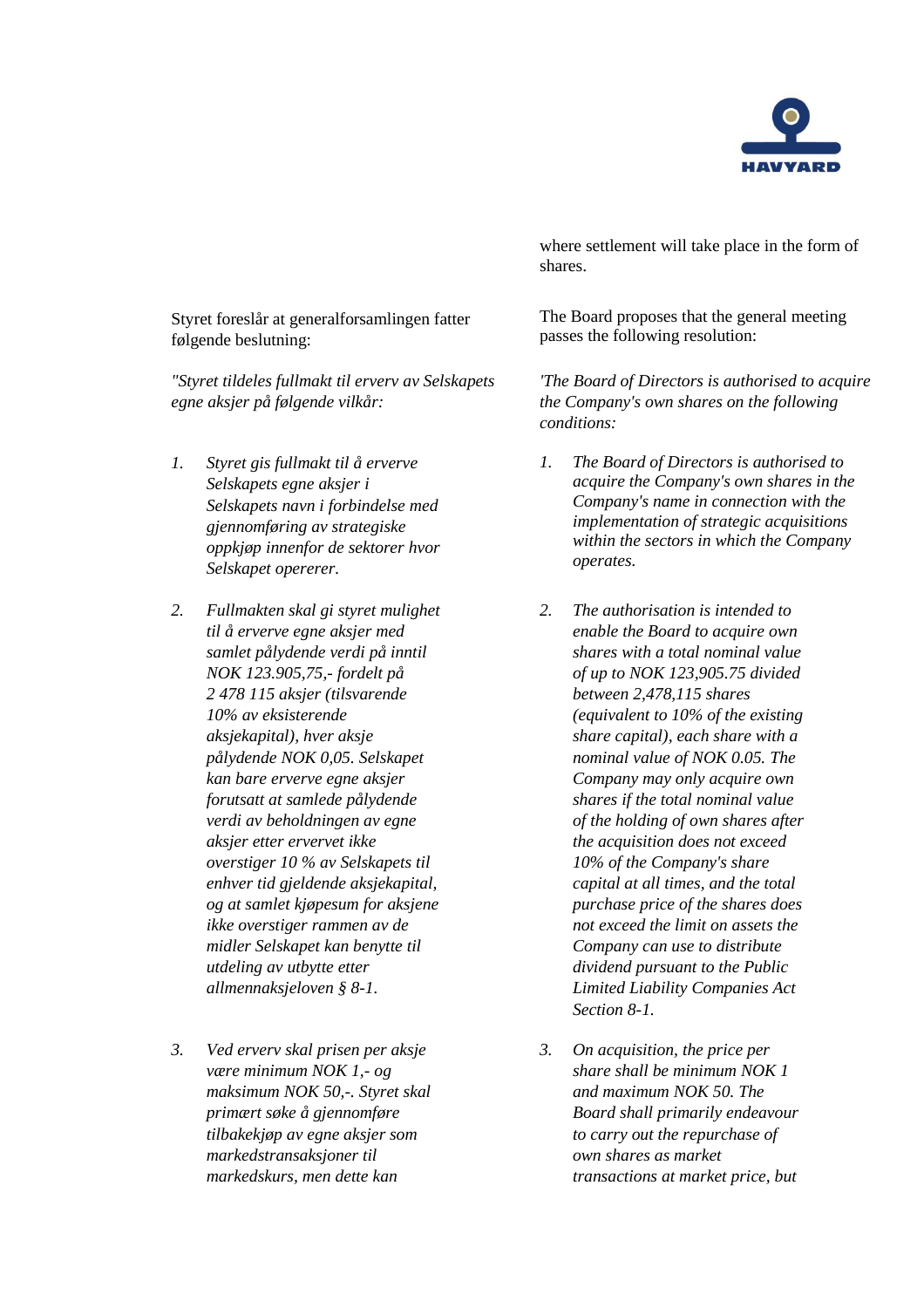

*fravikes innenfor gjeldende børsog verdipapirrettslige regler.* 

- *4. Styret fastsetter innenfor rammen av verdipapirhandel- og aksjelovgivningens likebehandlingsprinsipp, jfr. allmennaksjeloven § 6-28 (1) og verdipapirhandelloven § 5-14, på hvilke måter egne aksjer kan erverves eller avhendes.*
- *5. Fullmakten skal gjelde frem til ordinær generalforsamling i 2023, likevel senest til 30. juni 2023.*
- *6. Fullmakten erstatter den tidligere fullmakt for erverv av selskapets egne aksjer i forbindelse med oppkjøp, vedtatt i ordinær generalforsamling 2021.*
- *7. Denne fullmakten skal snarest mulig etter generalforsamlingen registreres i Foretaksregisteret, og kan ikke benyttes til erverv av aksjer før fullmakten er registrert."*

**Til sak 12: Forslag om styrefullmakt til forhøyelse av aksjekapitalen ved nytegning av aksjer**

For å gi styret nødvendig fleksibilitet til å kunne utnytte strategiske forretningsmuligheter, anser styret det som hensiktsmessig at generalforsamlingen gir styret en generell

*this can be deviated from within the bounds of stock exchange and securities law.* 

- *4. Within the limits of the equal treatment principle in securities trading and company law, cf. the Public Limited Liability Companies Act S. 6-28 (1) and the Securities Trading Act S. 5- 14, the Board shall decide how own shares can be acquired or sold.*
- *5. The authorisation applies until the annual general meeting in 2023, no later, however, than until 30 June 2023.*
- *6. The authorization replaces the previous authorization to acquire the company's own shares in connection with acquisitions, adopted by the annual general meeting 2021.*
- *7. As soon as possible after the general meeting, this authorisation shall be registered in the Register of Business Enterprises, and it cannot be used to acquire shares until it has been registered.'*
- **Re item 12: Proposal to authorise the Board of Directors to increase the share capital through new subscription for shares**

In order to ensure that the Board has the flexibility necessary for it to be able to take advantage of strategic business opportunities, the Board finds it expedient that the general meeting grants the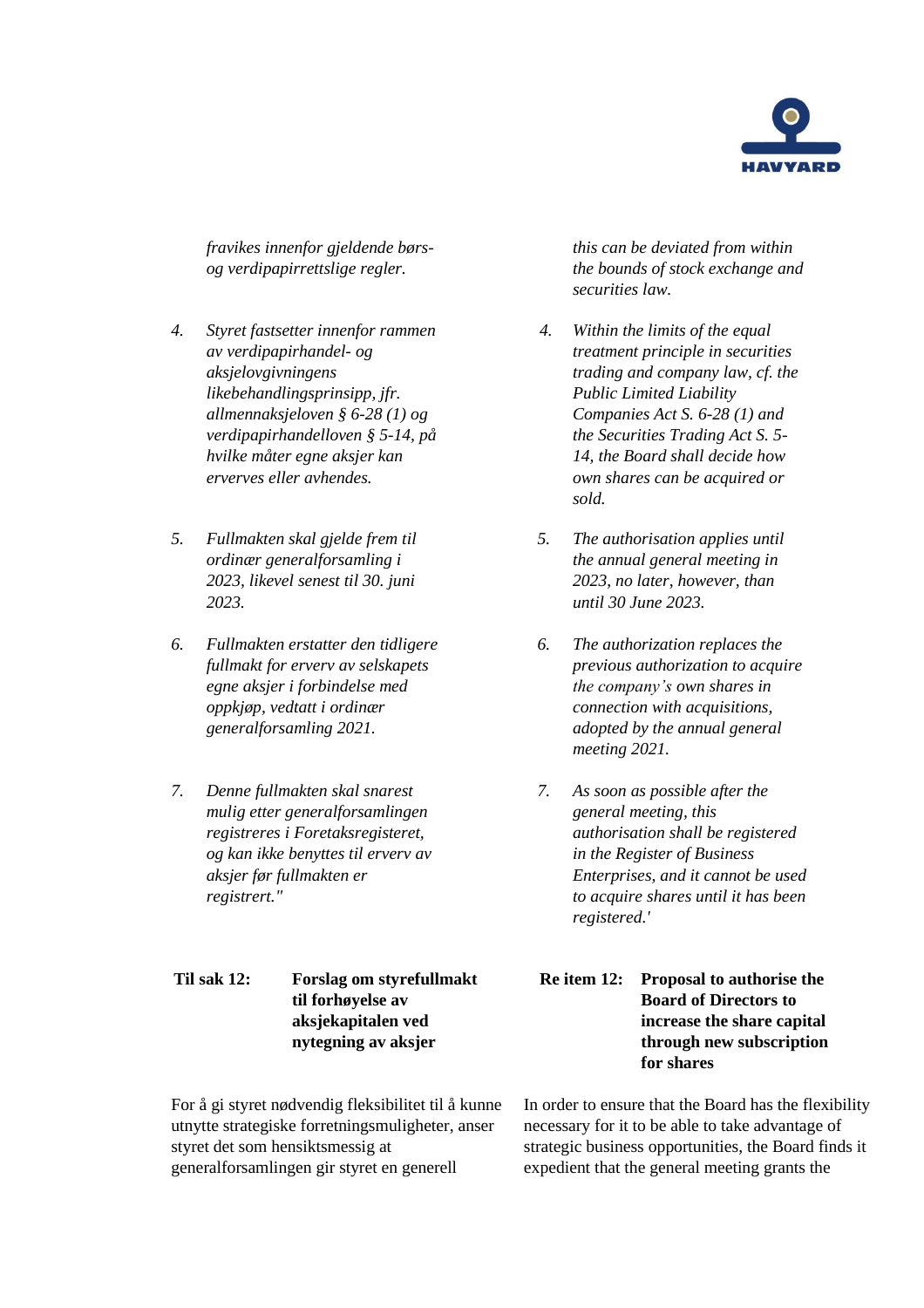

fullmakt til å gjennomføre kapitalforhøyelser. Det er styrets oppfatning at det vil være en fordel for Selskapet at styret tildeles slik fullmakt som et middel for å sikre videre utvikling av Selskapet. Fullmakten vil kunne benyttes ved utstedelse av aksjer mot kontant vederlag og ved tingsinnskudd, samt i forbindelse med fusjoner eller oppkjøp som er strategiske og viktige for Selskapets videre utvikling.

Det foreslås at styret gis anledning til å forhøye aksjekapitalen med inntil NOK 123.905,75,- ved utstedelse av inntil 2 478 115 aksjer (10% av eksisterende aksjekapital), hver pålydende NOK 0,05.

For å ivareta formålet med fullmakten, foreslår styret at aksjeeiernes fortrinnsrett skal kunne fravikes.

Ved vurdering av å gi styret fullmakt til å forhøye aksjekapitalen i Selskapet bør det tas hensyn til Selskapets økonomiske situasjon.

Styret foreslår at generalforsamlingen fatter følgende beslutning:

*"Styret tildeles fullmakt til å forhøye Selskapets aksjekapital ved nytegning av aksjer på følgende vilkår:* 

Board a general authorisation to carry out capital increases. In the Board's view, it will be an advantage for the Company if the Board is so authorised as a means of ensuring the further development of the Company. The authorisation will entitle the Board to issue shares in return for cash contributions and non-cash contributions, and in connection with mergers or acquisitions that are strategic and important to the further development of the Company.

It is proposed that the Board will be entitled to increase the share capital by up to NOK 123,905.75 through the issuing of up to 2,478,115 shares (10% of the existing share capital), each with a nominal value of NOK 0,05.

In order to ensure that the objective of the authorisation is achieved, the Board proposes that it shall be possible to waive the shareholders' right of pre-emption.

When considering whether to authorise the Board to increase the Company's share capital, consideration should be given to the Company's financial situation.

The Board proposes that the general meeting passes the following resolution:

*'The Board of Directors is authorised to increase the Company's share capital through new subscription for shares on the following conditions:*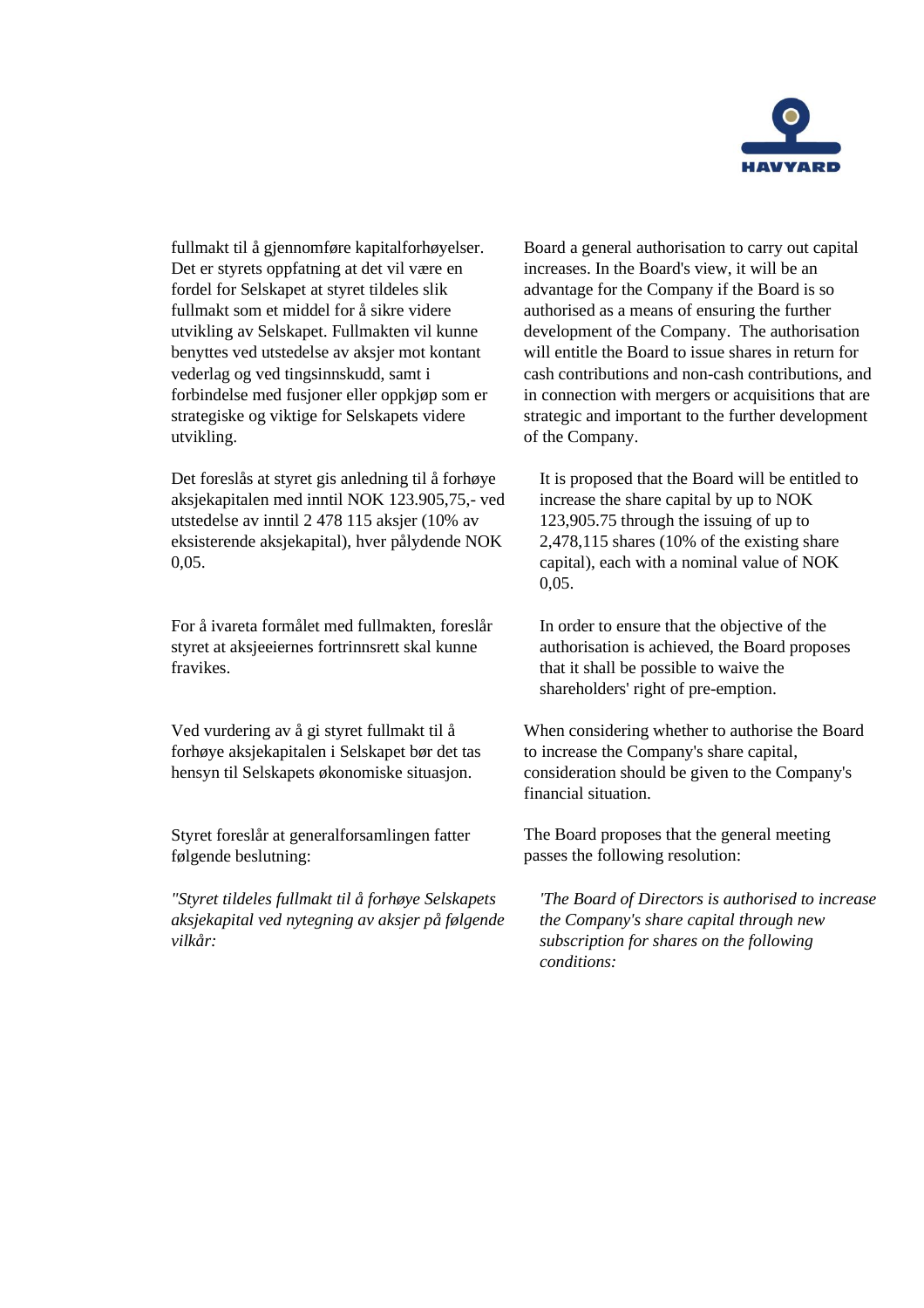

- *1. Aksjekapitalen kan, i en eller flere omganger, i alt forhøyes med inntil NOK 123.905,75,- ved utstedelse av inntil 2 478 115 nye aksjer i Selskapet (tilsvarende 10% av eksisterende aksjekapital), hver aksje pålydende NOK 0,05. Tegningskurs og andre vilkår fastsettes av styret.*
- *2. Styret gis fullmakt til å endre Selskapets vedtekter for å reflektere ny aksjekapital i Selskapet etter bruk av fullmakten.*
- *3. Aksjeeiernes fortrinnsrett til tegning av aksjer etter allmennaksjeloven § 10-4 kan settes til side.*
- *4. Fullmakten kan benyttes til generelle forretningsmessige formål, herunder men ikke begrenset til finansiering og oppkjøp av andre selskaper, inkludert utstedelse av vederlagsaksjer i forbindelse med ovennevnte transaksjoner. Fullmakten omfatter beslutning om fusjon, jfr. allmennaksjeloven § 13-5.*
- *1. The share capital may be increased in one or more rounds by a total of NOK 123,905.75 through the issuing of up to 2,478,115 new shares in the Company (equivalent to 10% of the existing share capital), each share with a nominal value of NOK 0.05. The subscription price and other conditions will be stipulated by the Board of Directors.*
- *2. The Board of Directors is authorised to amend the Company's Articles of Association in order to reflect the Company's new share capital after the authorisation has been utilised.*
- *3. The shareholders' right of preemption to subscribe for shares pursuant to the Public Limited Liability Companies Act Section 10-4 may be set aside.*
- *4. The authorisation may be used for general commercial purposes, including, but not limited to, the financing and acquisitions of other companies, including the issuing of considerations in shares in connection with the above-mentioned transactions. The authorisation includes decisions on mergers, cf. the Public Limited Liability Companies Act Section 13-5.*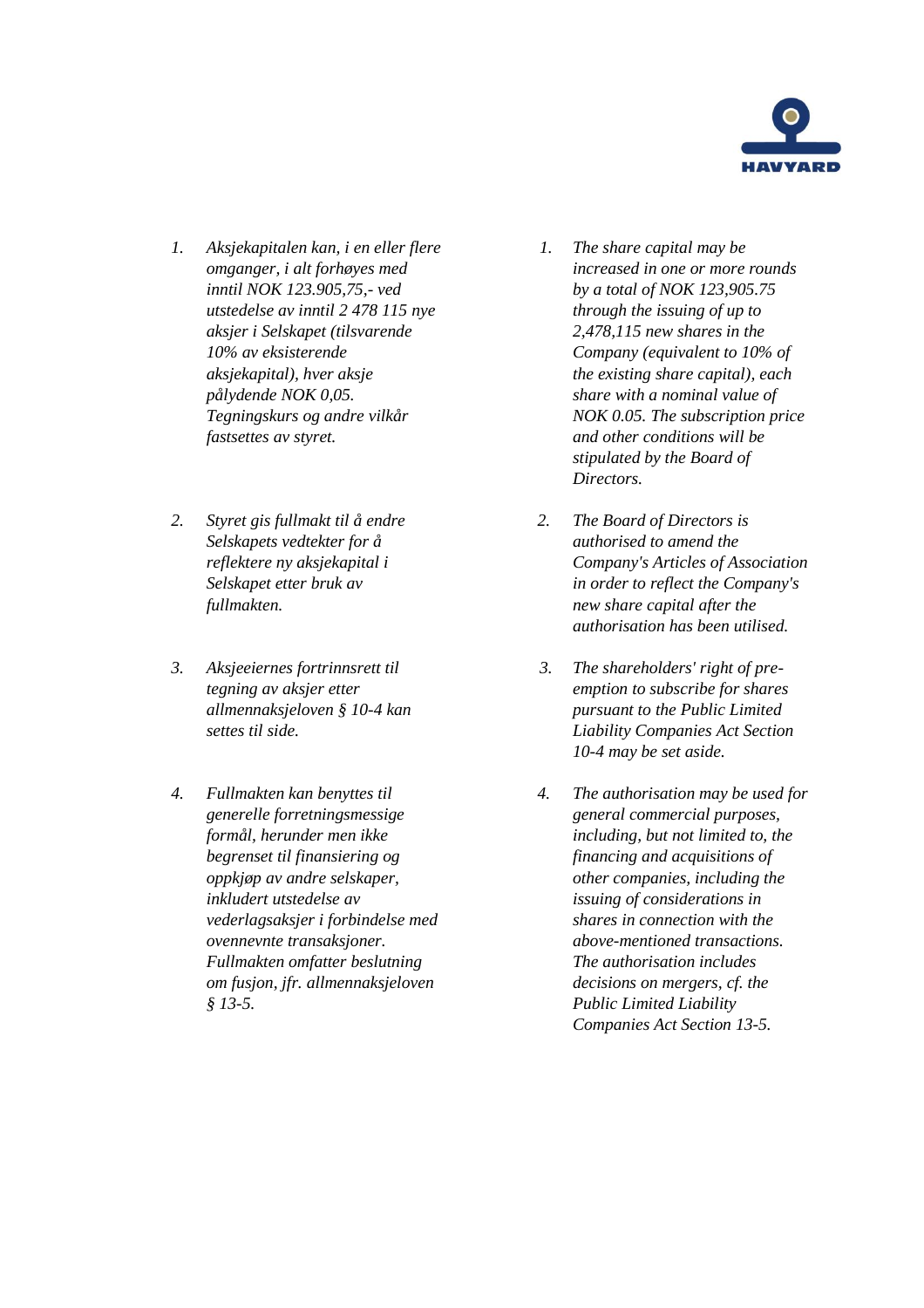

- *5. Fullmakten omfatter kapitalforhøyelse mot kontant betaling samt innskudd i andre eiendeler enn penger eller rett til å pådra Selskapet særlige plikter.*
- *6. De nye aksjene skal tilhøre tilsvarende aksjeklasse som Selskapets eksisterende aksjer.*
- *7. Ved aksjesplitt eller aksjespleis skal fullmakten, inklusive antall aksjer og pålydende justeres tilsvarende for å reflektere slik aksjesplitt eller aksjespleis.*
- *8. Fullmakten skal gjelde frem til neste ordinære generalforsamling i 2023, dog ikke senere enn 30. juni 2023.*
- *9. Fullmakten erstatter den tidligere fullmakt for utstedelse av aksjer, vedtatt i ordinær generalforsamling 2021.*
- *10. Denne fullmakten skal snarest mulig etter generalforsamlingen registreres i Foretaksregisteret, og kan ikke benyttes til forhøyelse av aksjekapitalen ved nytegning av aksjer før fullmakten er registrert."*

## **Til sak 13: Forslag til vedtektsendring**

For å sikre en praktisk gjennomføring av Selskapets generalforsamlinger foreslår styret å vedtektsfeste følgende krav til utøvelse av aksjeeierrettigheter på generalforsamlingen: innføring i aksjeeierregisteret den femte

- *5. The authorisation includes capital increases in return for cash payment and contributions in the form of assets other than money or the right to commit the Company to special obligations.*
- *6. The new shares shall belong to the corresponding class of shares as the Company's existing shares.*
- *7. In the event of a share split or reverse split, the authorisation, including the number of shares and their nominal value, shall be adjusted correspondingly in order to reflect the share split or reverse split.*
- *8. The authorisation is valid until the next annual general meeting in 2023, no longer, however, than until 30 June 2023.*
- *9. The authorisation replaces the previous authorisation for the issuing of shares, adopted by the annual general meeting 2021.*
- *10. As soon as possible after the general meeting, this authorisation shall be registered in the Register of Business Enterprises, and it cannot be used to increase the share capital until the authorisation has been registered.'*

## **Re item 13: Proposal for amendment of the Articles of Association**

To facilitate a practical completion of the Company's shareholder meetings, the board proposes that the following requirements for the exercise of shareholder rights at the general meeting be included in the articles of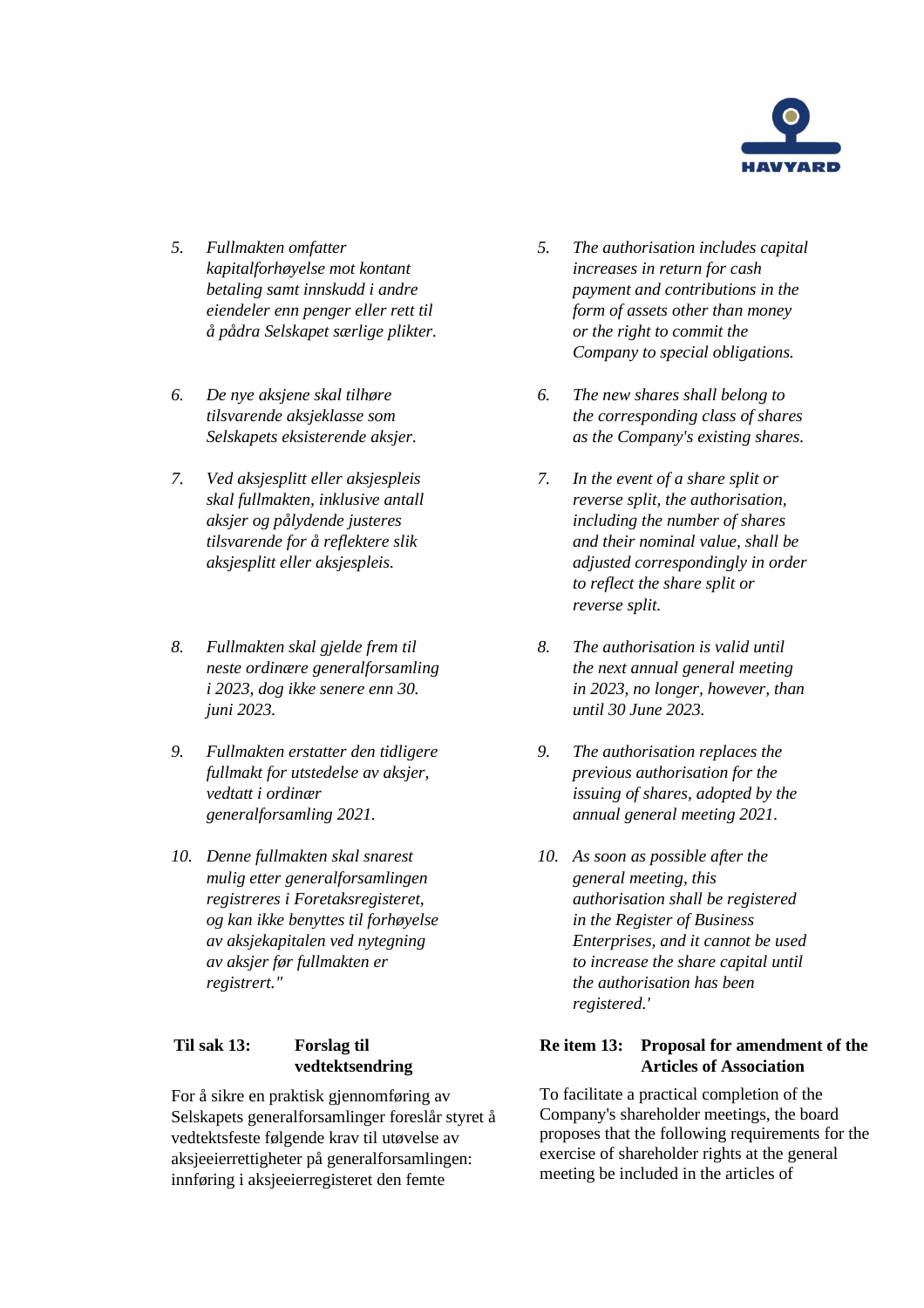

virkedagen før generalforsamlingen, jfr. allmennaksjeloven § 4-2 (3), og forhåndsvarsel om deltakelse minst to virkedager før generalforsamlingen, jfr. § 5-3 (1).

Styret foreslår at generalforsamlingen treffer følgende beslutning:

*Selskapets vedtekter endres herved ved at det legges til en ny § 8 som lyder som følger:*

### *§ 8 Deltakelse på generalforsamlingen*

*Retten til å delta og stemme på generalforsamlingen kan kun utøves når ervervet av de(n) aktuelle aksjen(e) er innført i aksjeeierregisteret den femte virkedagen før generalforsamlingen (registreringsdatoen).*

*Retten til å delta og stemme på generalforsamlingen kan kun utøves av aksjeeiere som har varslet selskapet om at de vil delta minst to virkedager før generalforsamlingen på en slik måte som angitt i innkallingen.*

*Nåværende § 8 og § 9 i vedtektene endrer paragrafnummer til henholdsvis § 9 og § 10. For øvrig gjøres det ingen endringer i disse paragrafene.*

association: entry into the shareholder register on the fifth business day before the general meeting, cf. section 4-2 (3) of the Private Limited Liability Companies Act, and advance notice of participation at least two business days before the general meeting, cf. section 5-3 (1).

The board proposes that the general meeting adopts the following resolution:

*The Company's articles of association are hereby amended by adding a new § 8 which reads as follows:*

## *§ 8 Participation at the general meeting*

*The right to participate and vote at the general meeting can only be exercised when the acquisition of the relevant share(s) has/have been entered into the shareholder register on the fifth business day before the general meeting (the record date).*

*The right to attend and vote at the general meeting can only be exercised by shareholders who have notified the company that they will attend at least two business days before the general meeting in such a manner as stated in the notice.*

*The current § 8 and § 9 in the articles of association change article numbers to § 9 and § 10 respectively. No other changes are made to these articles.*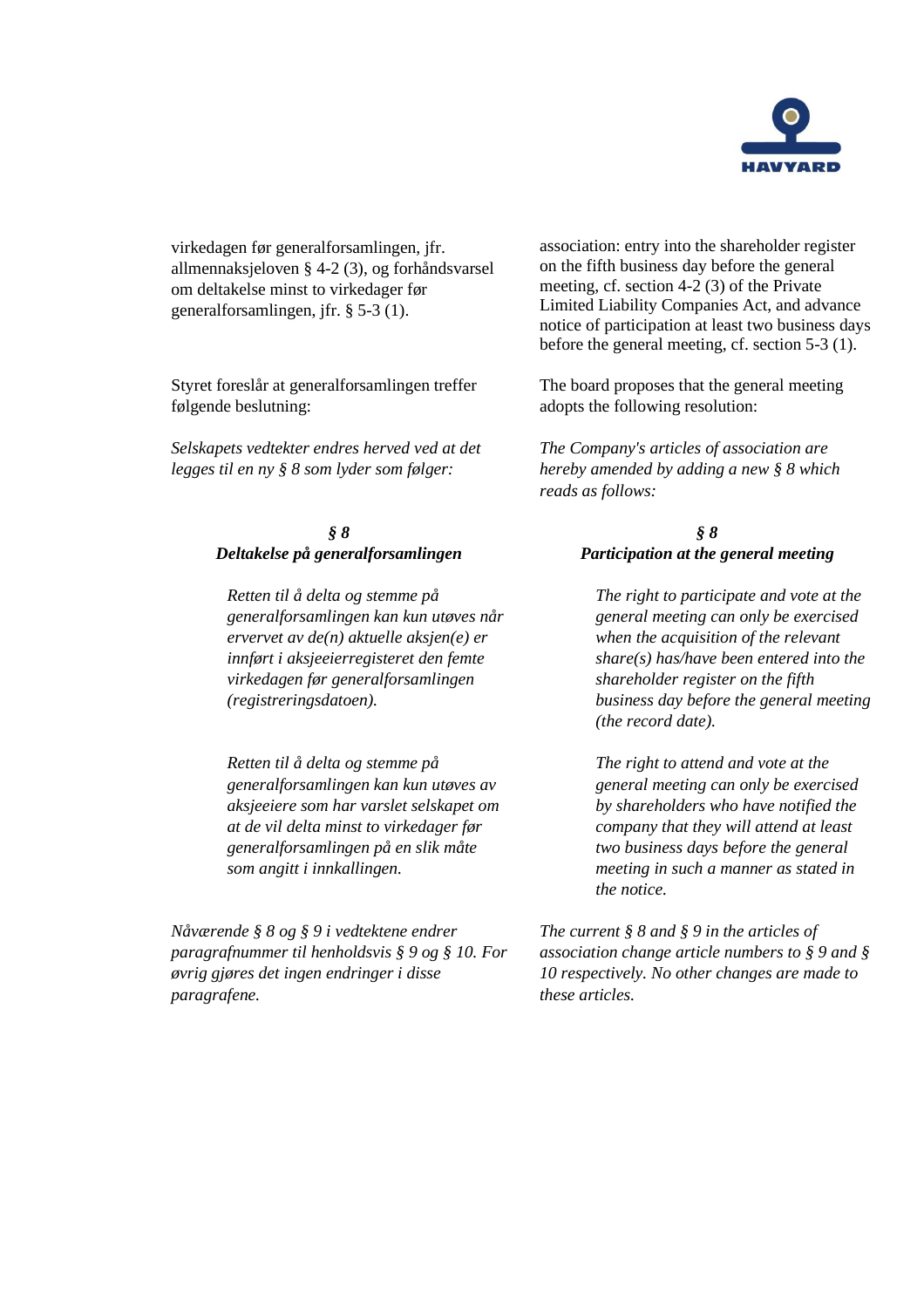

**Vedlegg 2**

"Firma-/Etternavn, Fornavn " "c/o" "Adresse1" "Adresse2" "Postnummer, Poststed" "Land"

**Ref.nr.: "Refnr" Pinkode: "Pin"**

**Innkalling til ordinær generalforsamling**

Ordinær generalforsamling i Havyard Group ASA avholdes 30. mai 2022 kl. 14:00 Virtuelt.

Aksjonæren er registrert med følgende antall aksjer ved innkalling: **"Beholdning"**, og stemmer for det antall aksjer som er eid per Record date: 30. mai 2022

### *VIKTIG MELDING:*

*Den ordinære generalforsamlingen avholdes som et digitalt møte uten fysisk oppmøte for aksjonærene.*

*Vennligst logg inn på [https://web.lumiagm.com/155681082](https://urldefense.proofpoint.com/v2/url?u=https-3A__web.lumiagm.com_155681082&d=DwMFAw&c=euGZstcaTDllvimEN8b7jXrwqOf-v5A_CdpgnVfiiMM&r=EiSkYPr0EFS_HsqIi6wboA&m=gP88suAusuyq13vfUTjTyi8iU8Bdt-83J_h5ShPSCow&s=tutlPBh628-hGXEnv706IPv94zcOmd9zS5J5LWsh1jo&e=)*

*Du må identifisere deg ved hjelp av referansenummeret og PIN-koden fra VPS som du finner i investortjenester (hendelser – generalforsamling – ISIN) eller tilsendt per post (for ikke elektroniske aktører) Aksjonærer kan også få referansenummer og PIN-kode ved å kontakte Nordea Bank på telefon +47 24 01 34 62 (08:00-15:30) eller per e-post til [nis@nordea.com.](mailto:nis@nordea.com)*

*På Selskapets nettside<https://www.havyard.com/> finner du en online guide som beskriver mer i detalj hvordan du som aksjonær kan delta på den digitale, ordinære generalforsamlingen.*

### **Frist for registrering av forhåndsstemmer, fullmakter og instrukser: 27. mai 2022 kl. 16:00**

#### **Forhåndsstemmer**

Forhåndsstemme må gjøres elektronisk, via selskapets hjemmeside [www.havyard.com](http://www.havyard.com/) (bruk overnevnte pin og referansenummer), eller Investortjenester (hvor du er identifisert og ikke trenger Ref.nr og PIN kode). Velg *Hendelser* – *Generalforsamling, klikk på ISIN*.

For tilgang til Investortjenester kan man enten bruke *<https://www.euronextvps.no/>* eller gå via egen kontofører.

### **Påmelding**

Aksjonærer har kun anledning til å delta online og det er ikke nødvendig med påmelding. Aksjonærer må være pålogget før møtet starter. **Er du ikke logget inn innen generalforsamlingen starter vil du ikke kunne delta**. Innlogging starter en time før.

Aksjonærer som hverken ønsker å delta online eller avgi forhåndsstemmer har anledning til å gi fullmakt til en annen person.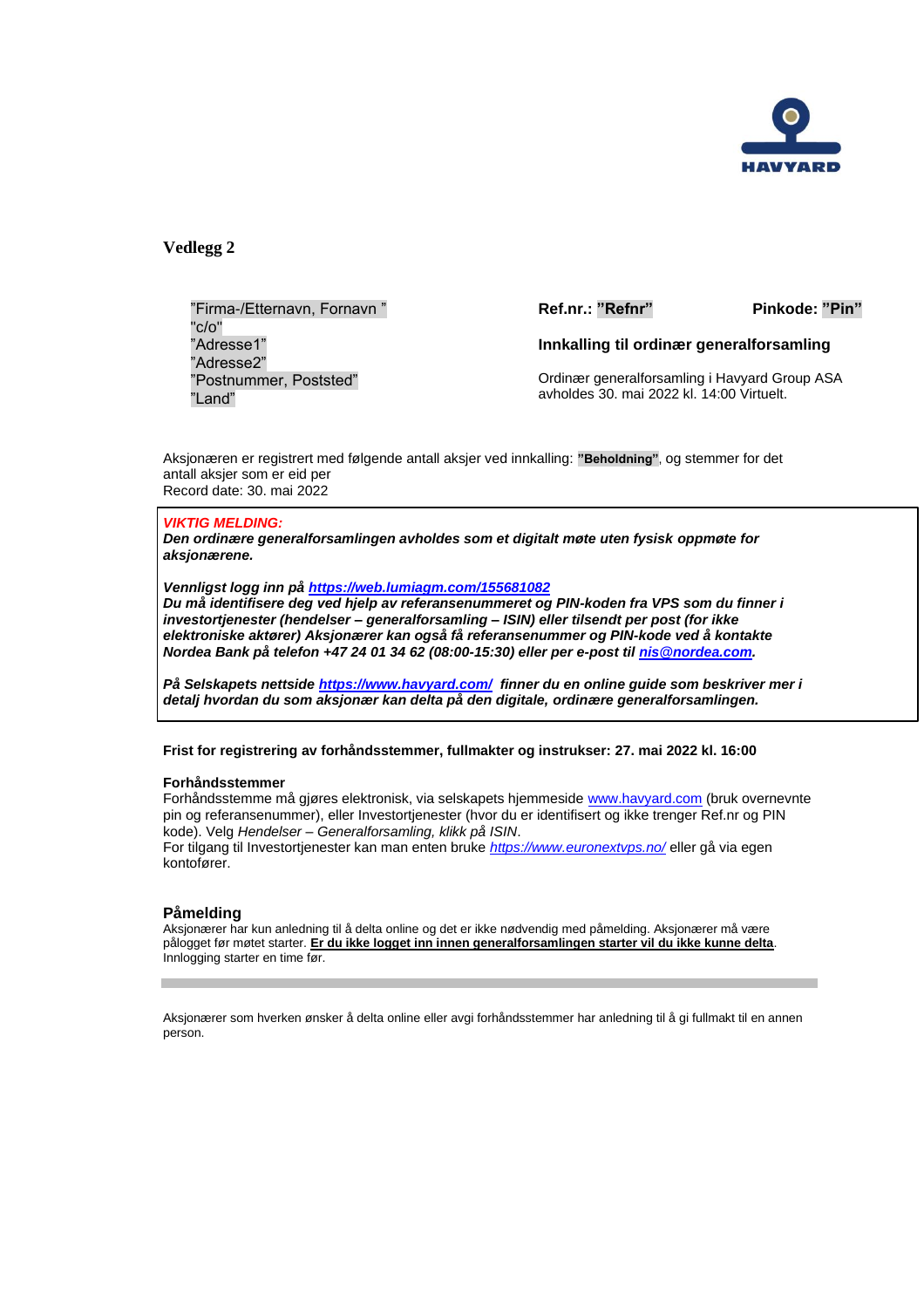

### **Fullmakt uten stemmeinstruks** for ordinær generalforsamling i Havyard Group ASA

### **Ref.nr.: "Refnr" Pinkode: "Pin"**

**Fullmakt gis elektronisk via selskapets hjemmeside [www.havyard.com](http://www.havyard.com/) eller via Investortjenester.** For fullmakt via selskapets hjemmeside må overnevnte pinkode og referansenummer benyttes. I Investortjenester velg *Hendelser* og *Generalforsamling og ISIN*. For tilgang til Investortjenester kan man enten bruk[e https://www.euronextvps.no/](https://www.euronextvps.no/) eller gå via egen kontofører.

Alternativt kan denne blanketten sendes til **[nis@nordea.com](mailto:nis@nordea.com)**, eller per post til Nordea Bank Apb, filial i Norge, Postboks 1166 Sentrum, 0107 Oslo. Fullmakt må være mottatt senest **27. mai 2022 kl. 16:00. Blanketten må være datert og signert.**

Om det ikke oppgis navn på fullmektigen, vil fullmakten anses gitt styrets leder, eller den han eller hun bemyndiger.

#### **Undertegnede: "Firma-/Etternavn, Fornavn "**

gir herved (sett kryss)

Styrets leder (eller den han eller hun bemyndiger), eller

 \_\_\_\_\_\_\_\_\_\_\_\_\_\_\_\_\_\_\_\_\_\_\_\_\_\_\_\_\_\_\_\_\_\_ **(NB: Fullmektig må sende en e-post ti[l nis@nordea.com](mailto:nis@nordea.com) for påloggingsdetaljer)**

(fullmektigens navn med blokkbokstaver)

fullmakt til å delta og avgi stemme på **ordinær** generalforsamling 30. mai 2022 i Havyard Group ASA for mine/våre aksjer.

Sted Dato Dato Aksjeeiers underskrift **(Undertegnes kun ved fullmakt)**

#### **Fullmakt med stemmeinstruks** for **ordinær** generalforsamling i Havyard Group ASA

*Dersom du ikke selv kan delta på generalforsamlingen, kan du benytte dette fullmaktsskjemaet for å gi stemmeinstruks til styrets leder eller den han eller hun bemyndiger. (Det er også mulig å avgi forhåndsstemmer elektronisk, se eget punkt ovenfor.) Ved instruks til andre enn styrets leder, gir du en fullmakt uten stemmeinstruks, og avtaler direkte med din fullmektig hvordan det skal stemmes..*

Fullmakter med stemmeinstruks til styrets leder kan ikke registreres elektronisk, og må sendes til **[nis@nordea.com](mailto:nis@nordea.com)** (skann denne blanketten), eller post til Nordea Bank Apb, filial i Norge, Postboks 1166 Sentrum, 0107 Oslo. Blanketten må være mottatt senest 27.mai 2022 kl.16:00.

#### **Blanketten må være datert og signert.**

#### Undertegnede: "Firma-/Etternavn, Fornavn " **Washington Communist Communist Communist Communist Communist Communist Communist Communist Communist Communist Ref.nr.: "Refnr"**

gir herved styrets leder (eller den han eller hun bemyndiger) fullmakt til å delta og avgi stemme på **ordinær** generalforsamling 30. mai 2022 i Havyard Group ASA for mine/våre aksjer.

Stemmegivningen skal skje i henhold til instruksjon nedenfor. Dersom det ikke krysses av i rubrikken, vil dette anses som en instruks om å stemme i tråd med styrets og valgkomitéens anbefalinger. Dersom det blir fremmet forslag i tillegg til, eller som erstatning for forslaget i innkallingen, avgjør fullmektigen stemmegivningen. Dersom det er tvil om forståelsen av instruksen, vil fullmektigen kunne avstå fra å stemme.

| <b>Pkt</b> | Agenda ordinær generalforsamling 2021                                   | For | Mot | Avstår | Fullmektia<br>avgjør |
|------------|-------------------------------------------------------------------------|-----|-----|--------|----------------------|
|            | Valg av møteleder og minst én person til å<br>medundertegne protokollen |     |     |        |                      |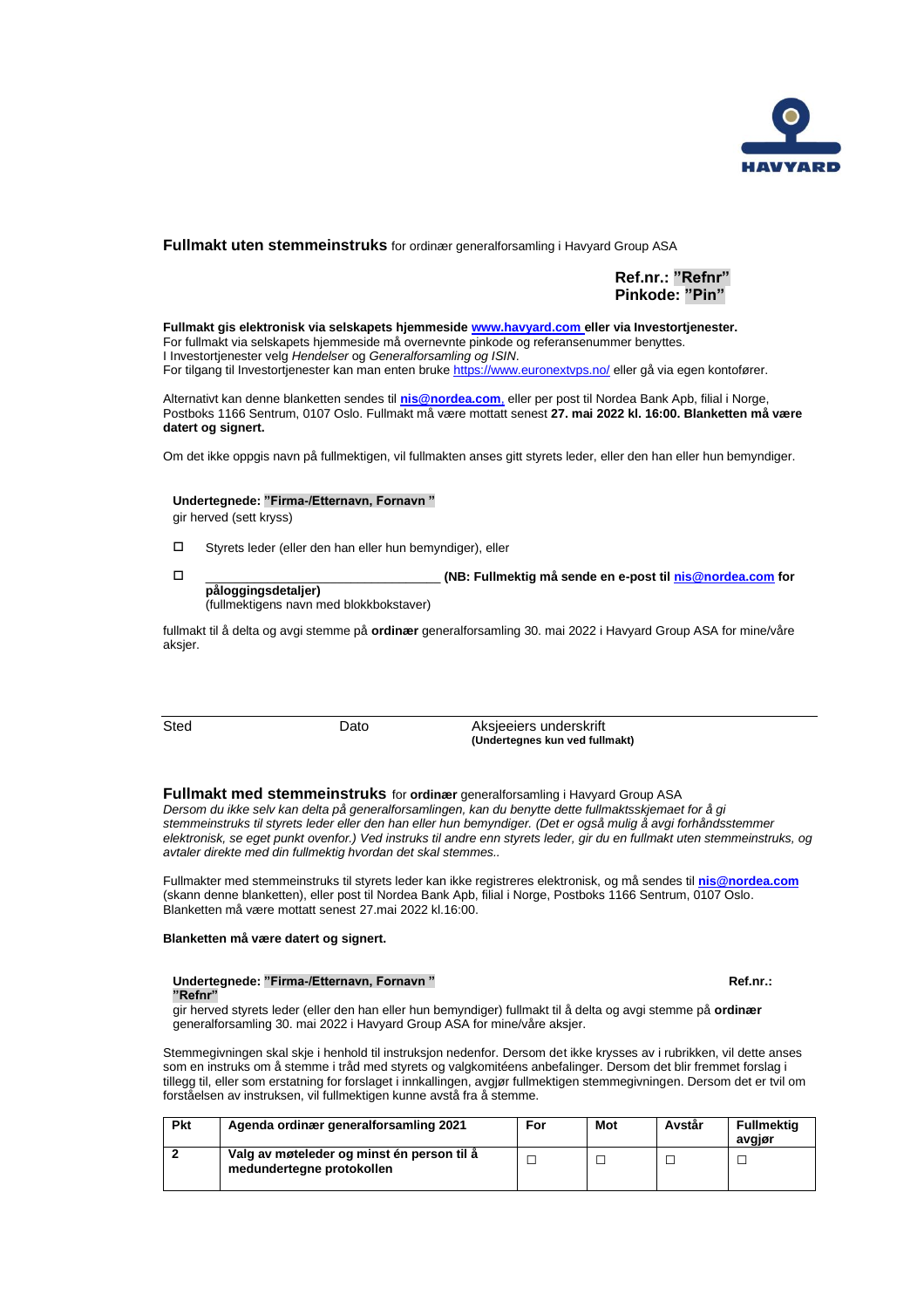

| 3                       | Godkjennelse av innkalling og forslag til<br>dagsorden                                                                    | $\Box$ | П      | П | $\Box$ |
|-------------------------|---------------------------------------------------------------------------------------------------------------------------|--------|--------|---|--------|
| $\overline{\mathbf{4}}$ | Godkjennelse av årsregnskapet og<br>årsberetningen for 2021, herunder<br>konsernregnskap og disponering av<br>årsresultat | П      | $\Box$ | П | $\Box$ |
| 5                       | Fastsettelse av godtgjørelse til styrets<br>medlemmer                                                                     | П      | П      | п | П      |
| 6                       | Fastsettelse av godtgjørelse til Valgkomiteens<br>medlemmer                                                               | П      | $\Box$ | П | $\Box$ |
| $\overline{7}$          | Godkjennelse av retningslinjer for lønn og<br>annen godtgjørelse til ledende personer                                     | $\Box$ | $\Box$ | П | $\Box$ |
| 8                       | Godkjennelse av godtgjørelse til revisor                                                                                  | П      | $\Box$ | П | $\Box$ |
| 9                       | Rapport om lønn og annen godtgjørelse til<br>ledende personer                                                             |        |        |   |        |
| 10                      | Forslag om styrefullmakt til erverv av<br>Selskapets eqne aksjer i forbindelse med<br>aksjekjøpsprogram                   | $\Box$ | $\Box$ | П | $\Box$ |
| 11                      | Forslag om styrefullmakt til erverv av<br>Selskapets egne aksjer i forbindelse med<br>oppkjøp                             | П      | П      | П | $\Box$ |
| 12                      | Forslag til styrefullmakt til forhøyelse av<br>aksjekapitalen ved nytegning av aksjer                                     | $\Box$ | П      | П | $\Box$ |
| 13                      | Forslag til vedtektsendring                                                                                               | П      | П      | П | П      |

Sted Dato Aksjeeiers underskrift **(undertegnes kun ved fullmakt med stemmeinstruks)**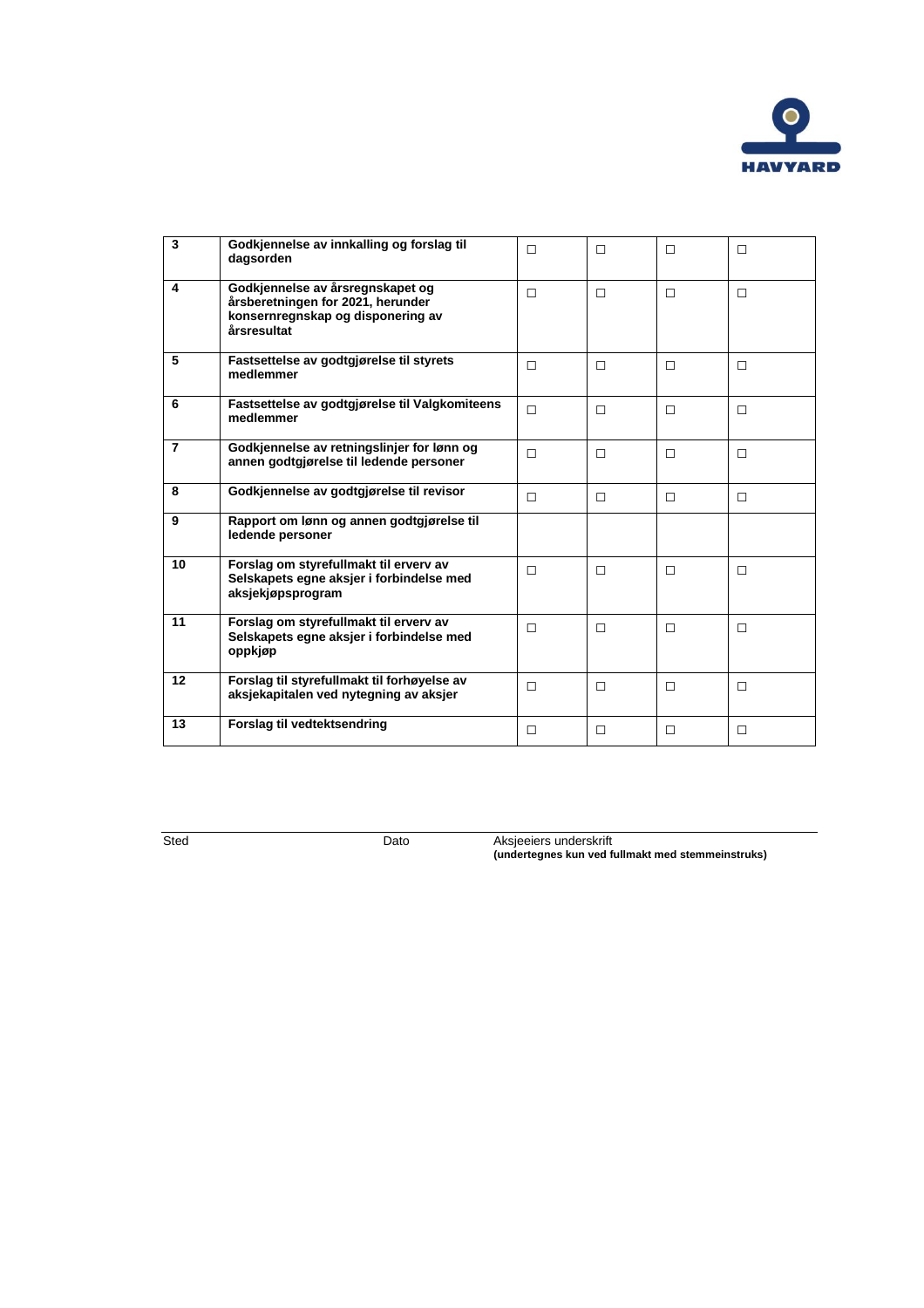

**Appendix 2**

"Firma-/Etternavn, Fornavn " "c/o" "Adresse1" "Adresse2" "Postnummer, Poststed" "Land"

**Ref no: "Refnr" PIN code: "Pin"**

**Notice of Annual General Meeting**

Meeting in Havyard Group ASA will be held on 30 May 2022 at 2:00 p.m. Virtual.

The shareholder is registered with the following amount of shares at summons: **"Beholdning"** and vote for the number of shares owned per Record Date: 30 May 2022

### *IMPORTANT MESSAGE:*

*The Extraordinary General Meeting will be held as a digital meeting only, with no physical attendance for shareholders.*

*Please log in at [https://web.lumiagm.com/155681082](https://urldefense.proofpoint.com/v2/url?u=https-3A__web.lumiagm.com_155681082&d=DwMFAw&c=euGZstcaTDllvimEN8b7jXrwqOf-v5A_CdpgnVfiiMM&r=EiSkYPr0EFS_HsqIi6wboA&m=gP88suAusuyq13vfUTjTyi8iU8Bdt-83J_h5ShPSCow&s=tutlPBh628-hGXEnv706IPv94zcOmd9zS5J5LWsh1jo&e=)*

*You must identify yourself using the reference number and PIN code from VPS that you will find in investor services (Corporate Actions – General Meeting – ISIN) or sent you by post on this form (for non-electronic actors) Shareholders can also get their reference number and PIN code by contacting Nordea Bank by phone +47 24 01 34 62 (8:00-a.m. to 3:30 p.m. ) or by e-mail to [nis@nordea.com](mailto:nis@nordea.com)*.

*On the company's web page<https://www.havyard.com/> You will find an online guide describing more in detail how you as a shareholder can participate in the Virtual meeting.* 

**Deadline for registration of advance votes, proxies and instructions: 27 May 2022 at 4:00 pm**

#### **Advance votes**

Advance votes may only be executed electronically, through the Company's website [www.havyard.com](http://www.havyard.comx/) (use ref and pin code above) or through VPS Investor Services (where you are identified and do not need Ref.nr. and PIN Code). Chose *Corporate Actions - General Meeting, click on ISIN.* Investor Services can be accessed either through<https://www.euronextvps.no/> or your account operator*.*

### **Notice of attendance**

Shareholders are only allowed to participate online and no pre-registration is required. Shareholders must be logged in before the meeting starts.

**If you are not logged in before the general meeting starts, you will not be able to attend**. Log in starts an hour before.

Shareholders who do not wish to participate online or vote in advance can give proxy to another person.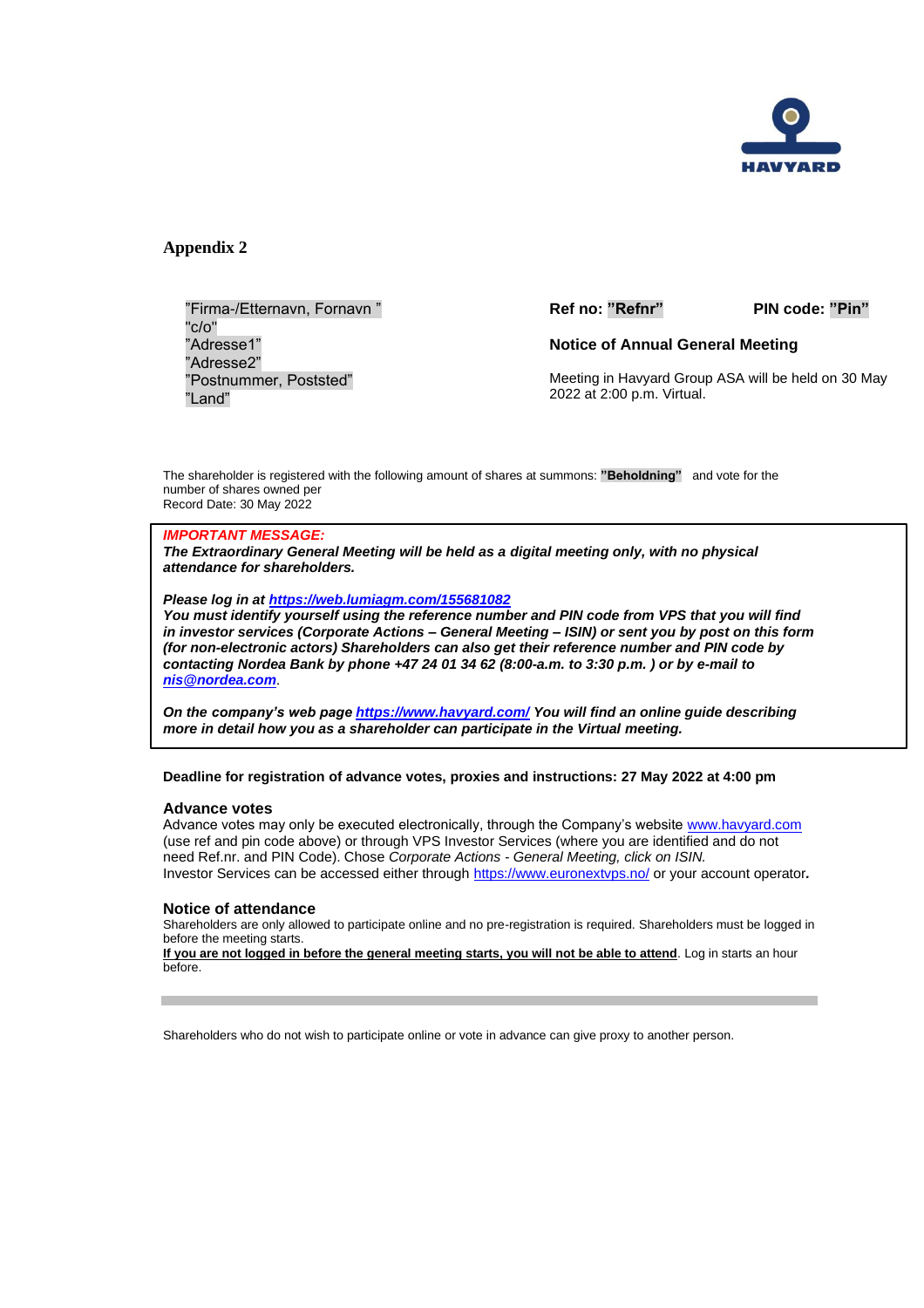

### **Proxy without voting instructions** for Annual General Meeting of Havyard Group ASA

**PIN code: "Pin"**

 **Ref no: "Refnr"**

#### **Proxy should be registered through the Company's website [www.havyard.com/](http://www.havyard.com/) or through VPS Investor Services.**

For granting proxy through the Company's website, the above-mentioned reference number and PIN code must be stated.

In VPS Investor Services chose *Corporate Actions - General Meeting – ISIN.*

Investor Services can be accessed either through<https://www.euronextvps.no/> or your account operator*.*

Alternatively you may send this form by e-mail to **[nis@nordea.com](mailto:nis@nordea.com)**, or by regular Mail to Nordea Bank Abp, branch in Norway, Registrars Department, P.O.Box 1166 Centrum, 0107 Oslo, Norway. The proxy must be received no later than **27 May 2022 at 4:00 p.m. The form must be dated and signed in order to be valid.**

If you do not state the name of the proxy holder, the proxy will be given to the Chair of the Board of Directors or an individual authorised by him or her.

### **The undersigned "Firma-/Etternavn, Fornavn "**

hereby grants (tick one of the two)

 $\Box$  the Chair of the Board of Directors (or a person authorised by him or her), or

|                                                                               | (NB: Proxy holder must send an e-mail to |
|-------------------------------------------------------------------------------|------------------------------------------|
| nis @nordea.com for log in details) (Name of proxy holder in capital letters) |                                          |

proxy to attend and vote for my/our shares at the Annual General Meeting of Havyard Group ASA on 30 May 2022.

|--|--|

Date Shareholder's signature (only for granting proxy)

### **Proxy with voting instructions** *for Annual General Meeting in Havyard Group ASA*

*If you are unable to attend the meeting, you may use this proxy form to give voting instructions to Chair of the Board of Directors or the person authorised by him or her. (Alternatively, you may vote electronically in advance, see separate section above.) For instruction to other Proxy holders, submit a Proxy without voting instructions and agreed directly with the proxy holder how votes should be cast.*

Proxies with voting instructions to Chair of The Board of Directors cannot be submitted electronically, and must be sent to **[nis@nordea.com](mailto:nis@nordea.com)** (scanned form) or by regular Mail to Nordea Bank Abp, branch in Norway, Registrars Department, P.O.Box 1166 Centrum, 0107 Oslo, Norway. The form must be received by Nordea Bank Abp, branch in Norway, Registrars' Department no later than 27 **May 2022 at 4:00 p.m.**

#### **Proxies with voting instructions must be dated and signed to be valid.**

#### **The undersigned: "Firma-/Etternavn, Fornavn " Ref no: "Refnr"**

hereby grants the Chair of the Board of Directors (or the person authorised by him or her) proxy to attend and vote for my/our shares at the Annual General Meeting of Havyard Group ASA on 30 May 2022.

The votes shall be exercised in accordance with the instructions below. If the sections for voting are left blank, this will be counted as an instruction to vote in accordance with the Board's and Nomination Committee's recommendations. However, if any motions are made from the attendees in addition to or in replacement of the proposals in the Notice, the proxy holder may vote at his or her discretion. If there is any doubt as to how the instructions should be understood, the proxy holder may abstain from voting.